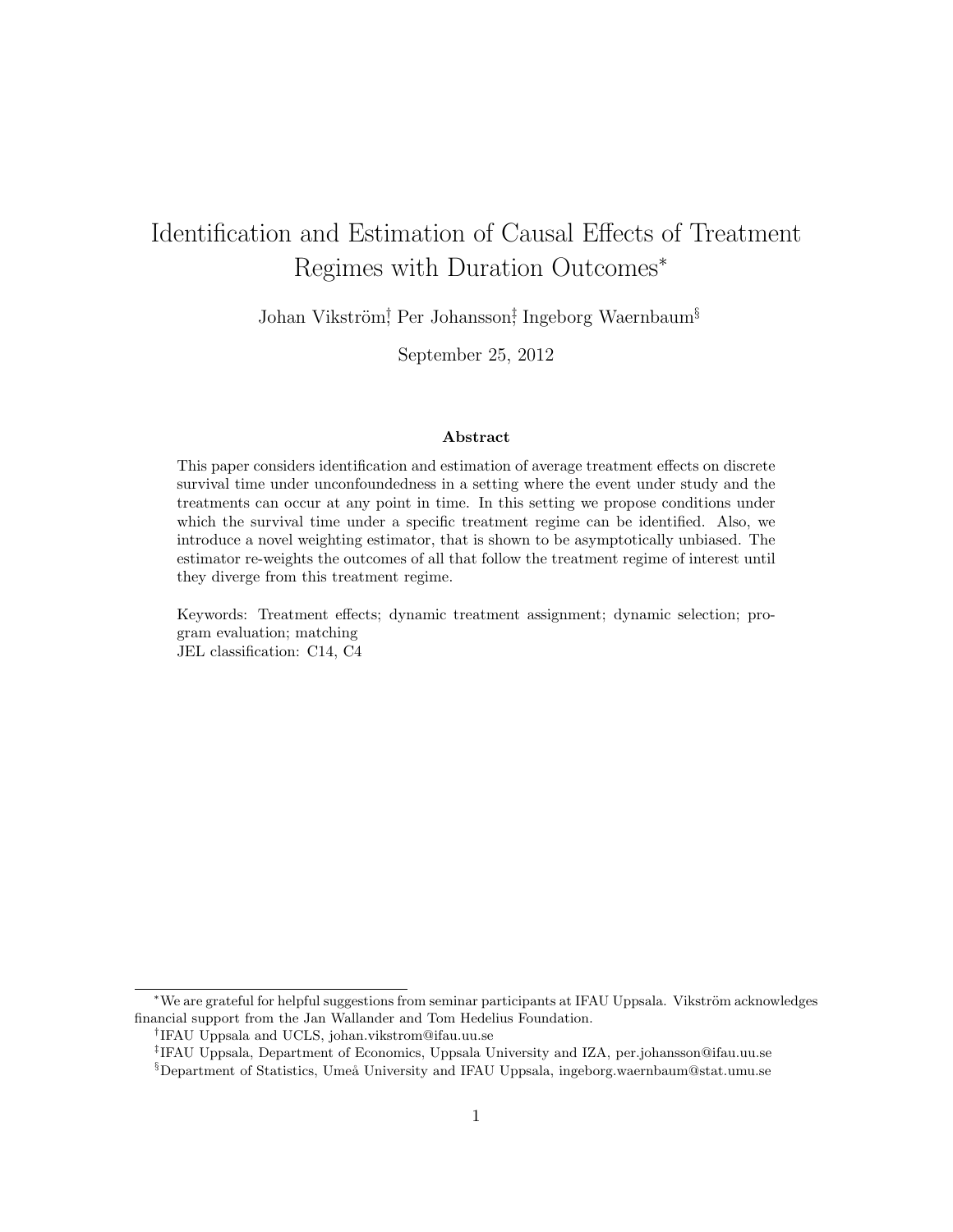## **1 Introduction**

We consider identification and estimation of the effect of a treatment regime, i.e. a sequence of treatments given in an initial state on the time in the very same state under unconfoundedness. Exits out of the initial state and treatments are allowed to occur at any point in time. This set-up typically arises in evaluations of active labor market policy (ALMP) programs were e.g. training often is assigned at any elapsed unemployment duration and the outcome is time in unemployment. Another important example is medical treatments given after some waiting time and were the outcome is survival time.

The setting under study introduces problems due to both dynamic treatment assignment and dynamic selection. The former due to the fact that treatment is not offered once and the latter since the individuals eventually leave the initial state. The dynamic treatment assignment implies that we no longer can rely on methods from the static evaluation literature (see e.g. Heckman et al., 1999 and Imbens, 2004 for overviews). The dynamic selection means that we are not able to condition on the entire treatment path as in e.g. Lechner and Miquel (2010), since the actual start of the treatment is unobserved if the individual leaves the initial state before receiving treatment.<sup>1</sup>

Aiming to address the problems associated with analyzing survival time when the time to treatment is not fixed Fredriksson and Johansson (2008) introduced a matching estimator that for a given starting time *t* of the treatment contrasts the outcomes for the treated at *t* with the outcomes for the not-yet treated at *t*. The key insight is that the outcomes of the not-yet treated are censored when they become treated. The identification is based on a single unconfoundedness assumption. This estimator is also discussed in de Luna and Johansson (2010). A similar approach is introduced by Crepon et al. (2009), which instead states the identifying assumptions in the form of an unconfoundedness and a separate no-anticipation assumption. The latter is done by relating the results to Abbring and van den Berg (2003)'s Timing-of-Events approach. Another approach is to consider the effect of treatment now versus waiting for treatment as in Sianesi (2004).

In this paper we contribute to the literature in a number of ways. We consider a general setting were treatments are allowed to start and stop at any point in time. We focus on average effects of a main treatment regime on the survival rate throughout a specific interval compared to the same survival rate under a reference treatment. The setting with a single time to treatment considered in Fredriksson and Johansson (2008) and Crepon et al. (2009) is a special case of this setting. For our general setting we explicitly show that for unanticipated treatments the average effect on the survival rate some time after the start of treatment is identified under sequential unconfoundedness among survivors. This essentially is a longitudinal version of the regular static unconfoundedness assumption. This also clarifies identification for the setting considered in Fredriksson and Johansson (2008) and Crepon et al. (2009).

Our main contribution, however, concerns estimation. We introduce a weighted Kaplan-Meier (1958) type of estimator, that is shown to be asymptotically unbiased. It allows

<sup>&</sup>lt;sup>1</sup>In the statistical literature, Robins and colleagues consider a similar setting, see e.g. Robins et al. (2000) and Hernan et al. (2001).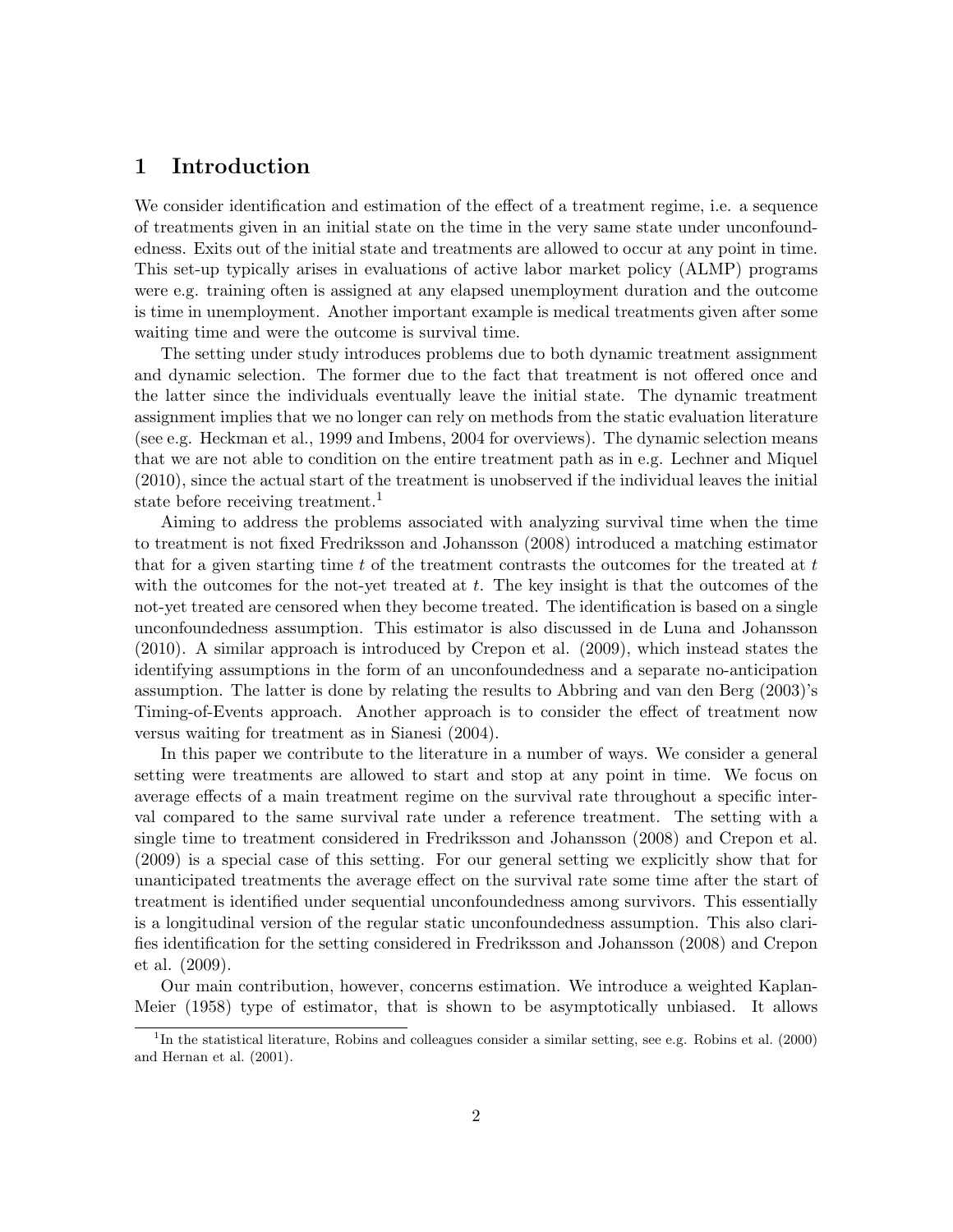estimation of a range of interesting average effects in a dynamic setting. The estimator reweights the outcomes of all that follow the treatment regime of interest until they diverge from this treatment regime. As illustration consider the effect of treatment given at *t* compared to never treatment. At t the re-weighting assures that the outcomes of the not-yet treated are reweighted in order to mimic the distribution of the confounders in the population of treated at *t*. In the subsequent periods the weights are adjusted in order to control for fact that without weighting individuals with characteristics that makes them less likely to enter treatment will be over represented in the sample of not-yet treated. The weights are based on propensity scores in each period. We show that the weighted estimator provides asymptotically unbiased estimates. The standard errors are obtained by bootstrapping. We explore the small sample properties of the estimators using an extended Monte Carlo simulation.

We also contrast our estimator to the estimator proposed by Fredriksson and Johansson (2008). We conclude that their estimator in general is biased. The intuition behind this result is that their estimator is based on a pooled sample of matched controls, consisting of controls with different values of the confounders. Although under the underlying assumptions censoring into treatment is random conditional on the confounders, the censoring is not random in the pooled sample of controls, and this introduces bias.

In section 2, we present the theoretical framework. Section 3 discusses the treatment effect of interest, which resemblance the average treatment effect on the treated often considered in the static matching literature. In section 4 we introduce our weighted estimator, and the small sample properties of our estimator are studied in a Monte Carlo simulation presented in section 5. Section 6 illustrates our estimator using data on work practice for unemployed individuals in Sweden. Section 7 concludes.

### **2 Model**

We consider identification and estimation of the average effect of a treatment where the outcome is a transition from an initial state to a destination state. In the following we consider a generalization of the potential outcome framework (Neyman, 1990; Rubin, 1974) for longitudinal data. Throughout the paper we assume a random sample of *N* individuals  $i = 1, \ldots, N$ , although the index *i* is suppressed for the random variables defined below. We assume discrete time points,  $t = 0, 1, \ldots$  and a binary treatment  $D_t$  with realized values  $d_t \in \mathcal{D}_t$  where  $\mathcal{D}_t$  is the set  $\{0,1\}$ . We denote by  $D_t = \{D_1, \ldots, D_t\}$  the sequence of treatments given at the different time points, commonly referred to as a treatment regime, see e.g., Hernan et al.  $(2001)$ . For each individual there are  $2<sup>t</sup>$  possible realizations of a regime  $\overline{D}_t$ . Throughout this paper we will make the usual assumption that there is no effect of the treatment before it starts.<sup>2</sup>.

For sake of presentation we use this directly in our notation. For each time we can then consider a binary potential outcome  $Y_t^{d_t}$ , an indicator of a transtion in period *t* if the treatment regime had been  $\overline{d}_t \in \mathcal{D}_t$ . Since for each *t* a potential outcome  $Y_t^{d_t}$  is defined, we

<sup>&</sup>lt;sup>2</sup>Abbring and van den Berg (2003) call this the no-anticipation assumption, which is also discussed by e.g. Abbring and Heckman (2008)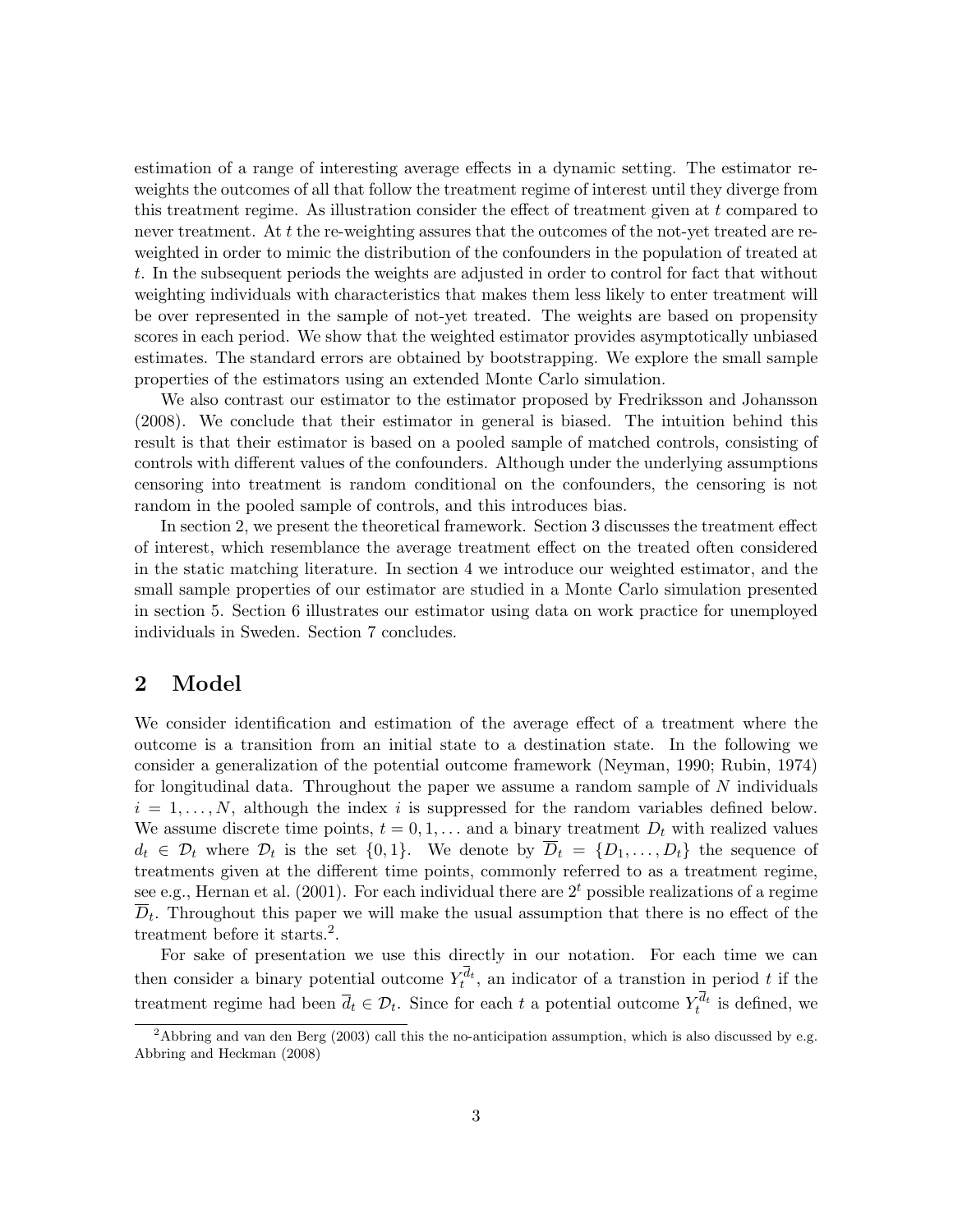have that  $\overline{Y}_t^{d_t}$  $\overline{Y}^{d_t}_t$  is the sequence of potential outcomes  $\overline{Y}^{d_t}_t = \{\overline{Y}^{d_1}_1\}$  $\overline{Y}_1^{d_1}, \ldots, \overline{Y}_t^{d_t}$ . The observed outcome, *Y<sup>t</sup>* , corresponds to the individuals actual treatment regime

$$
Y_t = \sum_{\overline{d}_t \in \mathcal{D}_t} I(\overline{D}_t = \overline{d}_t) Y_t^{\overline{d}_t}
$$
\n
$$
\tag{1}
$$

where  $I()$  is an indicator function. In addition we also denote by  $X$  a vector of baseline covariates observed for all individuals.

The population of interest is the individuals that are in an initial state at time origin. Transitions, i.e. the variable taking the value  $Y_t^{d_t} = 1$  as well as the start of treatment could occur at  $t = 1, \ldots, T$ . This situation occurs, for instance, for a medical treatment given after some waiting time,  $t > 1$ , were the outcome is survival time, or for active labor market training given after some time in unemployment, were the outcome is time to employment. We assume that treatment is assigned at the beginning of the discrete time period, so that treated responses are observed in all periods. We consider non-censored survival times in the initial state.

Our parameter of interest is the average affect of a treatment regime  $\overline{d}_t$  on the probability to survive from a starting point *t ′* to a end point *t* compared to survival throughout the same time interval under a reference treatment regime for the population following treatment regime *d* and survive up until *t ′*

$$
ATET_{t,t'}(\overline{d}_t, \overline{d}_t^*) =
$$
  
\n
$$
\Pr(\overline{Y}_t^{\overline{d}_t} = 0 | \overline{D}_{t'} = \overline{d}_{t'}, \overline{Y}_{t'-1}^{\overline{d}_{t'-1}} = 0) - \Pr(\overline{Y}_t^{\overline{d}_t^*} = 0 | \overline{D}_{t'} = \overline{d}_{t'}, \overline{Y}_{t'-1}^{\overline{d}_{t'-1}} = 0).
$$
\n(2)

The results of the paper concerns identification and estimation of this parameter of interest. It resemblances the average treatment effect on the treated often considered in the static matching literature. One differences is that this average effect is taken over the population of treated at *t ′* that survive up until *t ′* , and not over the full population of treated at *t ′* .

#### **3 Identification**

We consider identification of  $ATET_{t,t'}(\overline{d}_t, \overline{d}_t^*)$  if we have data on the selection to treatment, such that it is reasonable to assume that the probability distribution of the potential durations is independent of assignment to treatment when conditioning on observed covariates. In a dynamic environment one may consider several different unconfoundedness assumptions, see e.g. the discussion in Ridder and Vikström  $(2011)$ . In this paper we assume that unconfoundedness holds among survivors

**Assumption 1 (Sequential unconfoundedness among survivors)** *For all t, dt−*<sup>1</sup> *and all*  $\overline{d}_s^*$ ,  $s \geq t$  *with the first*  $t-1$  *components equal to*  $\overline{d}_{t-1}$ 

$$
D_t \perp \overline{Y}_s^{\overline{d}_s^*}
$$
  $t = s, s + 1, \ldots | X, \overline{D}_{t-1} = \overline{d}_{t-1}, \overline{Y}_{t-1}^{\overline{d}_{t-1}} = 0.$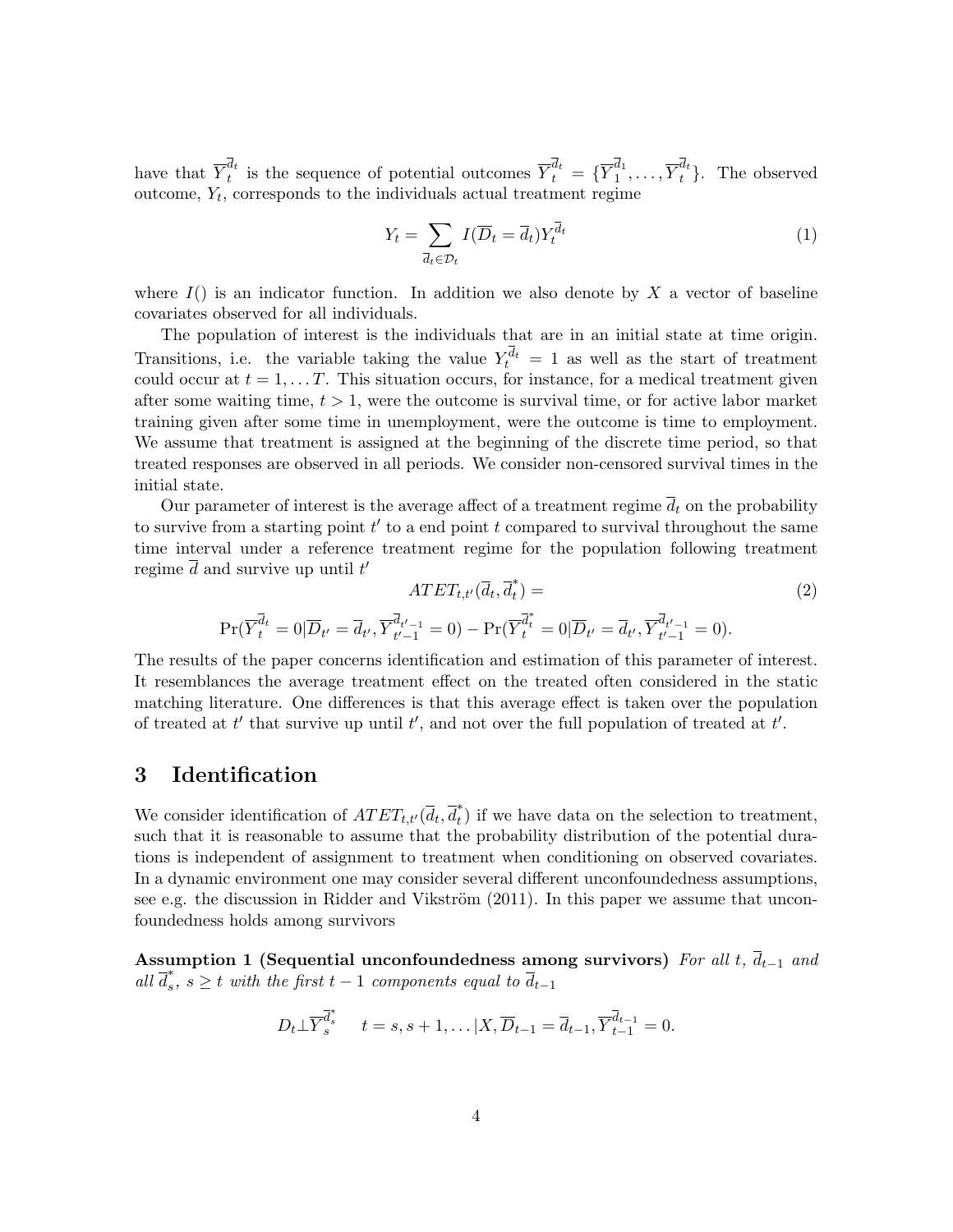where  $X$  are the observed covariates. That is conditional on survival up until  $t$  and a specific dynamic treatment regime *dt−*<sup>1</sup> treatment assignment in period *t* is random conditional on the observed covariates. Assumption 1 holds in all situations where decisions are made sequentially based on the survivor experience up to a certain time point. For instance, if case workers assign unemployed individuals to ALMP programs based on time in unemployment and a set of observed covariates. It is easy to show that it also holds in the more restrictive setting where entire treatment regimes are randomly assigned conditional on covariates at at time 0.

We also make an overlap condition

**Assumption 2 (Overlap)** *For all t* and  $\overline{d}_{t-1}$ 

$$
\Pr(D_t = 1 | X, \overline{D}_{t-1} = \overline{d}_{t-1}, \overline{Y}_{t-1}^{\overline{d}_{t-1}} = 0) = p_t(X, \overline{d}_{t-1}) < 1.
$$

Initially, we consider cases when  $\overline{d}_{t'-1} = \overline{d}_{t'-1}^*$ , i.e. when the two dynamic treatment regimes of interest are identical up to the point from where we consider survival. Naturally, in most applications  $t'$  will be the time point where  $\overline{d}$  and  $\overline{d}^*$  diverge for the first time. The key identification problems are that the treatment may change at any point in time and that the actual treatment regime is unobserved after the individual left the initial state. As already discussed in the introduction this has important implications for the choice of control group. In a dynamic setting where treatment is only imposed once Fredriksson and Johansson (2008) and Crepon et al. (2009) show that those not-yet treated at *t* could be used as control group to estimate the exit rate rates under no-treatment at *t* for those treated before *t*. Our setting is more general as we allow treatment to start and end at any point in time. In this setting we show that the exit rates under treatment regime  $\overline{d}_t$  could be identified using those that follow the treatment regime  $\overline{d}$  up until  $t$  but not necessarily after  $t$  as control group. This resemblance the argument of using all not-yet treated as control group made by Fredriksson and Johansson (2008) and Crepon et al. (2009).

Our main identification result is summarized in Theorem 1

**Theorem 1 (Identification of ATET)** Suppose that Assumption 1 and 2 hold. If  $\overline{d}_{t'} = \overline{d}_{t'}^*$ *then for all*  $t > t'$  *we have the following point identification result* 

$$
ATET_{t,t'}(\overline{d}_t, \overline{d}_t^*) =
$$
\n
$$
\mathbb{E}_{\mathbf{X}|\overline{D}_{t'}=\overline{d}_{t'}, \overline{Y}_{t'-1}=0} \prod_{k=t'}^{t} \Pr(Y_k = 0 | X, \overline{D}_k = \overline{d}_k, \overline{Y}_{k-1} = 0) -
$$
\n
$$
\mathbb{E}_{\mathbf{X}|\overline{D}_{t'}=\overline{d}_{t'}, \overline{Y}_{t'-1}=0} \prod_{k=t'}^{t} \Pr(Y_k = 0 | X, \overline{D}_k = \overline{d}_k^*, \overline{Y}_{k-1} = 0).
$$
\n(3)

**Proof** Here consider the case when  $t' = t - 1$ . Results for for arbitrary t and t' are reported in the appendix. For  $t' = t - 1$ 

$$
ATET_{t,t'}(\overline{d}_t,\overline{d}_t^*)=
$$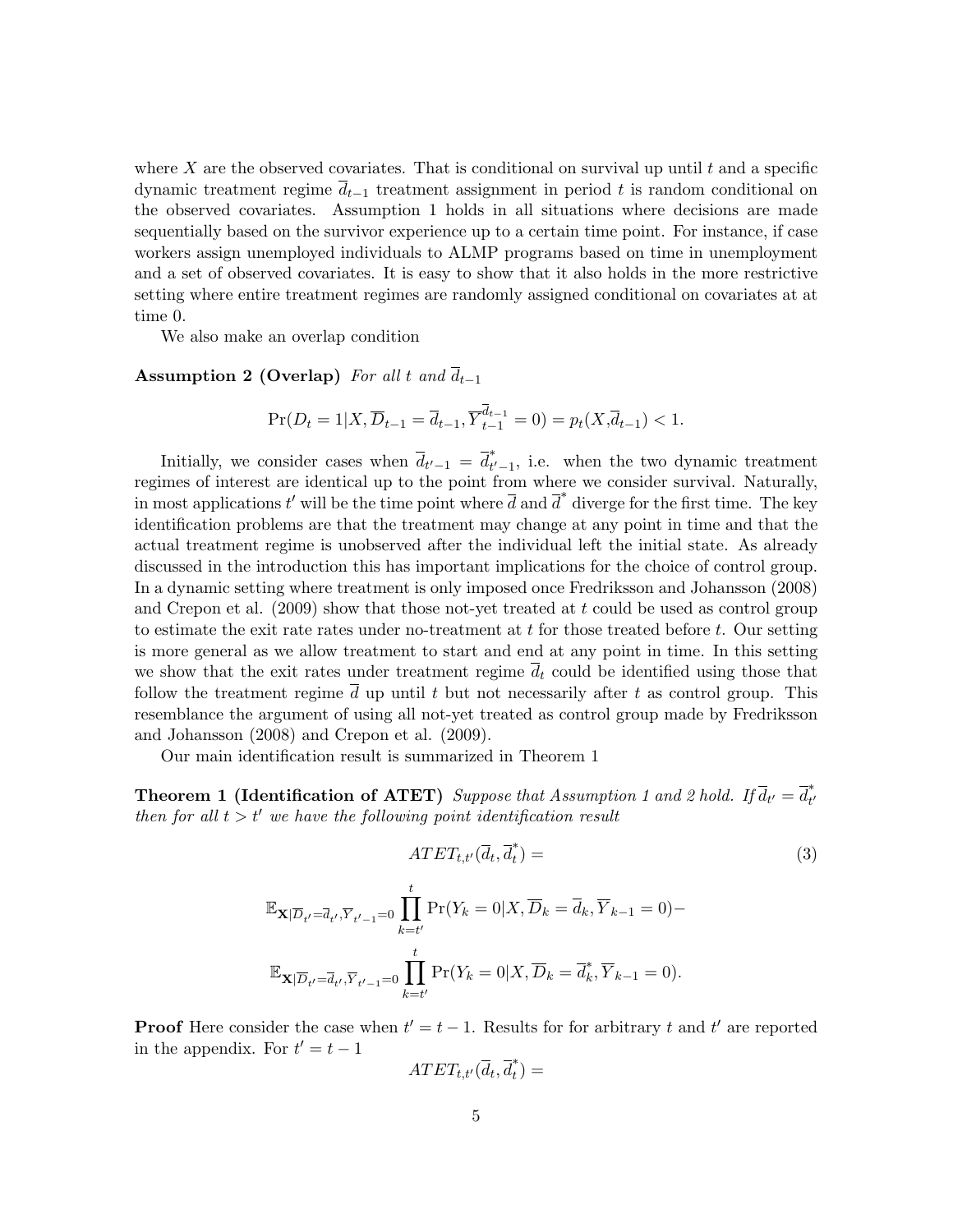$$
\Pr(Y_t^{\overline{d}_t} = 0, Y_{t'}^{\overline{d}_{t'}} = 0 | \overline{D}_{t'} = \overline{d}_{t'}, \overline{Y}_{t'-1}^{\overline{d}_{t'-1}} = 0) - \Pr(Y_t^{\overline{d}_t^*} = 0, Y_{t'}^{\overline{d}_t^*} = 0 | \overline{D}_{t'} = \overline{d}_{t'}, \overline{Y}_{t'-1}^{\overline{d}_{t'-1}} = 0)
$$

Under assumption 1 (UC) and using the observational rule 1 we have

$$
Pr(Y_t^{\bar{d}_t} = 0, Y_{t'}^{\bar{d}_{t'}} = 0 | \overline{D}_{t'} = \overline{d}_{t'}, \overline{Y}_{t'-1}^{\bar{d}_{t'-1}} = 0) =
$$
  
\n
$$
\mathbb{E}_{\mathbf{X}|\overline{D}_{t'} = \overline{d}_{t'}, \overline{Y}_{t'-1}^{\bar{d}_{t'-1}} = 0} Pr(Y_t^{\bar{d}_t} = 0, Y_{t'}^{\bar{d}_{t'}} = 0 | X, \overline{D}_{t'} = \overline{d}_{t'}, \overline{Y}_{t'-1}^{\bar{d}_{t'-1}} = 0) =
$$
  
\n
$$
\mathbb{E}_{\mathbf{X}|\overline{D}_{t'} = \overline{d}_{t'}, \overline{Y}_{t'-1}^{\bar{d}_{t'-1}} = 0} Pr(Y_t^{\bar{d}_t} = 0 | X, \overline{D}_{t'} = \overline{d}_{t'}, \overline{Y}_{t'}^{\bar{d}_{t'}} = 0) Pr(Y_{t'}^{\bar{d}_{t'}} = 0 | X, \overline{D}_{t'} = \overline{d}_{t'}, \overline{Y}_{t'-1}^{\bar{d}_{t'-1}} = 0)
$$
  
\n
$$
= (UC \text{ at } t) =
$$
  
\n
$$
\mathbb{E}_{\mathbf{X}|\overline{D}_{t'} = \overline{d}_{t'}, \overline{Y}_{t'-1}^{\bar{d}_{t'-1}} = 0} Pr(Y_t^{\bar{d}_t} = 0 | X, \overline{D}_t = \overline{d}_t, \overline{Y}_{t'}^{\bar{d}_{t'}} = 0) Pr(Y_{t'}^{\bar{d}_{t'}} = 0 | X, \overline{D}_{t'} = \overline{d}_{t'}, \overline{Y}_{t'-1}^{\bar{d}_{t'-1}} = 0)
$$
  
\n
$$
= (obs. rule) =
$$
  
\n
$$
\mathbb{E}_{\mathbf{X}|\overline{D}_{t'} = \overline{d}_{t'}, \overline{Y}_{t'-1} = 0} Pr(Y_t = 0 | X, \overline{D}_t = \overline{d}_t, \overline{Y}_{t'} = 0) Pr(Y_{t'} = 0 | X, \overline{D}_{t'} = \overline{d}_{t'}, \overline{Y}_{t'-1} = 0)
$$
  
\n
$$
= \mathbb{E}_{\
$$

and in addition since  $\overline{d}_{t'-1} = \overline{d}_{t'-1}^*$  we have

$$
Pr(Y_t^{\overline{d}_t^*} = 0, Y_{t'}^{\overline{d}_{t'}} = 0 | \overline{D}_{t'} = \overline{d}_{t'}, \overline{Y}_{t'-1}^{\overline{d}_{t'-1}} = 0) =
$$
\n
$$
\mathbb{E}_{\mathbf{X}|\overline{D}_{t'} = \overline{d}_{t'}, \overline{Y}_{t'-1}^{\overline{d}_{t'-1}} = 0} \Pr(Y_t^{\overline{d}_t^*} = 0, Y_{t'}^{\overline{d}_{t'}} = 0 | X, \overline{D}_{t'} = \overline{d}_{t'}, \overline{Y}_{t'-1}^{\overline{d}_{t'-1}} = 0) =
$$
\n
$$
\mathbb{E}_{\mathbf{X}|\overline{D}_{t'} = \overline{d}_{t'}, \overline{Y}_{t'-1}^{\overline{d}_{t'-1}} = 0} \Pr(Y_t^{\overline{d}_t^*} = 0, Y_{t'}^{\overline{d}_{t'}} = 0 | X, D_{t'} = d_{t'}, \overline{D}_{t'-1} = \overline{d}_{t'-1}^*, \overline{Y}_{t'-1}^{\overline{d}_{t'-1}} = 0) =
$$
\n
$$
= (UC \text{ at } t^*) =
$$
\n
$$
\mathbb{E}_{\mathbf{X}|\overline{D}_{t'} = \overline{d}_{t'}, \overline{Y}_{t'-1}^{\overline{d}_{t'-1}} = 0} \Pr(Y_t^{\overline{d}_t^*} = 0, Y_{t'}^{\overline{d}_{t'}} = 0 | X, \overline{D}_{t'} = \overline{d}_{t'}^*, \overline{Y}_{t'-1}^{\overline{d}_{t'-1}} = 0) =
$$
\n
$$
\mathbb{E}_{\mathbf{X}|\overline{D}_{t'} = \overline{d}_{t'}, \overline{Y}_{t'-1}^{\overline{d}_{t'-1}} = 0} \Pr(Y_t^{\overline{d}_t^*} = 0 | X, \overline{D}_{t'} = \overline{d}_{t'}^*, \overline{Y}_{t'}^{\overline{d}_{t'}} = 0) \Pr(Y_{t'}^{\overline{d}_{t'}} = 0 | X, \overline{D}_{t'} = \overline{d}_{t'}^*, \overline{Y}_{t'-1}^{\overline{d}_{t'-1}} = 0)
$$
\n
$$
= (UC \text{ at } t) =
$$

 $\Box$ .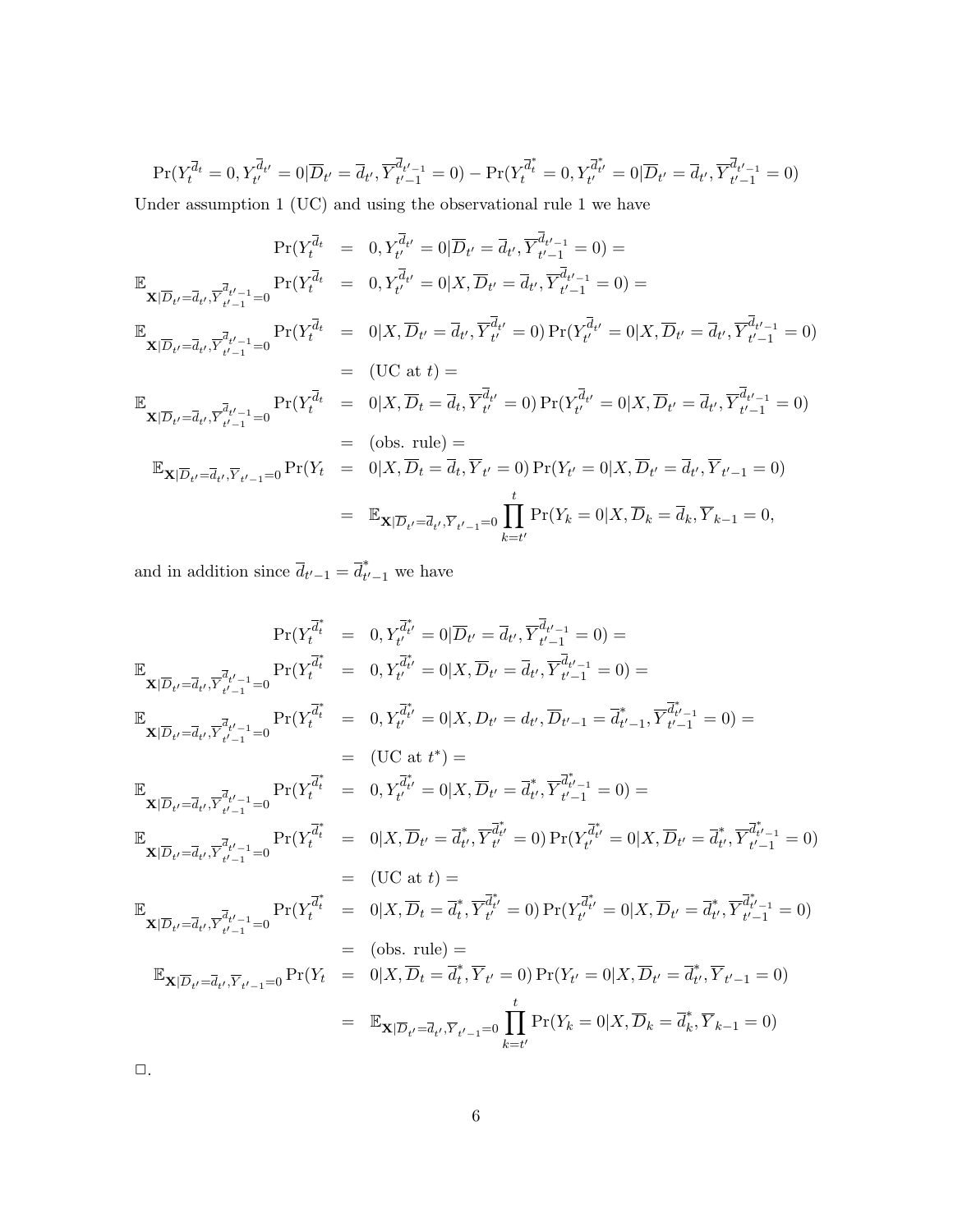Next, if  $\overline{d}_{t'-1} \neq \overline{d}_{t'-1}^*$ . Then using the same reasoning as above we have

$$
\Pr(Y_t^{\overline{d}_t^*} = 0, Y_{t'}^{\overline{d}_{t'}^*} = 0 | \overline{D}_{t'} = \overline{d}_{t'}^*, \overline{Y}_{t'-1}^{\overline{d}_{t'-1}^*} = 0) =
$$
\n
$$
\Pr(Y_t^{\overline{d}_t^*} = 0, Y_{t'}^{\overline{d}_{t'}} = 0 | D_{t'} = d_{t'}^*, \overline{D}_{t'-1} = \overline{d}_{t'-1}^*, \overline{Y}_{t'-1}^{\overline{d}_{t'-1}^*} = 0) =
$$
\n
$$
\mathbb{E}_{\mathbf{X}|\overline{D}_{t'} = \overline{d}_{t'}^*, \overline{Y}_{t'-1} = 0} \prod_{k=t'}^{t} \Pr(Y_k = 0 | X, \overline{D}_k = \overline{d}_k^*, \overline{Y}_{k-1} = 0).
$$
\n(4)

However, if  $\overline{d}_{t'-1} \neq \overline{d}_{t'-1}^*$  then because of the dynamic selection up until  $t'-1$  the population with  $\overline{D}_{t'} = \overline{d}_{t'-1}$ ,  $\overline{Y}_{t'-1}^{d_{t'-1}} = 0$  will, in general, differ from the population with  $\overline{D}_{t'} =$  $\overline{d}_{t'-1}^*, \overline{Y}_{t'-1}^{\overline{d}_{t'-1}^*} = 0$ , so that the observed outcomes for the latter population is not enough to point identify the outcomes of the former population. That is if  $\overline{d}_{t'} \neq \overline{d}_{t'}^*$  then  $ATET_{t,t'}(\overline{d}_t, \overline{d}_t^*)$ , in general, is not point identified.

## **4 Weighted estimation**

In this section we consider estimation of  $ATET_{t,t'}(\overline{d}_t, \overline{d}_t^*)$  for cases when  $\overline{d}_{t'-1} = \overline{d}_{t'-1}^*$ . We introduce a weighted Kaplan-Meier (KM) type of estimator, which estimates the outcomes under treatment regime  $\overline{d}_t$  ( $\overline{d}_t^*$ ) using those that follow the treatment regime  $\overline{d}$  ( $\overline{d}^*$ ) up until *t* but not necessarily after *t*. This follows from the same reasoning as in the section on identification. We have

$$
\widehat{ATET}_{t,t'}(\overline{d}_{t},\overline{d}_{t}^{*}) =
$$
\n
$$
\prod_{k=t'}^{t} \left[ 1 - \frac{\sum_{i \in \overline{D}_{t'-1} = \overline{d}_{t'-1}, \overline{Y}_{t'-1} = 0} w_{k,t'}^{\overline{d}_{k}}(\overline{d}_{t'}) Y_{k,i} \mathbf{1}(\overline{Y}_{k-1,i} = 0) \mathbf{1}(\overline{D}_{k,i} = \overline{d}_{k})}{\sum_{i \in \overline{D}_{t'-1} = \overline{d}_{t'-1}, \overline{Y}_{t'-1} = 0} w_{k,t'}^{\overline{d}_{k}}(\overline{d}_{t'}) \mathbf{1}(\overline{Y}_{k-1,i} = 0) \mathbf{1}(\overline{D}_{k,i} = \overline{d}_{k})} \right] -
$$
\n
$$
\prod_{k=t'}^{t} \left[ 1 - \frac{\sum_{i \in \overline{D}_{t'-1} = \overline{d}_{t'-1}, \overline{Y}_{t'-1} = 0} w_{k,t'}^{\overline{d}_{k}^{*}}(\overline{d}_{t'}) Y_{k,i} \mathbf{1}(\overline{Y}_{k-1,i} = 0) \mathbf{1}(\overline{D}_{k,i} = \overline{d}_{k}^{*})}{\sum_{i \in \overline{D}_{t'-1} = \overline{d}_{t'-1}, \overline{Y}_{t'-1} = 0} w_{k,t'}^{\overline{d}_{k}^{*}}(\overline{d}_{t'}) \mathbf{1}(\overline{Y}_{k-1,i} = 0) \mathbf{1}(\overline{D}_{k,i} = \overline{d}_{k}^{*})} \right]
$$
\n(5)

where

$$
w_{k,t'}^{\overline{d}_k}(\overline{d}_{t'}) = \frac{1}{\prod_{m=t'+1}^k p_{d_m}(X, \overline{d}_{m-1})}
$$
(6)

and

$$
w_{k,t'}^{\overline{d}_k^*}(\overline{d}_{t'}) = \frac{p_{d_{t'}}(X, \overline{d}_{t'-1})}{p_{d_{t'}^*}(X, \overline{d}_{t'-1}^*) \prod_{m=t'+1}^k p_{d_m^*}(X, \overline{d}_{m-1}^*)}
$$
(7)

and

$$
p_{d_m}(X, \overline{d}_{m-1}) = \Pr(D_m = d_m | X, \overline{D}_{m-1} = \overline{d}_{m-1}, \overline{Y}_{m-1}^{\overline{d}_{m-1}} = 0).
$$
 (8)

In the appendix we show that this provides an asymptotically unbiased estimator of the *AT ET*.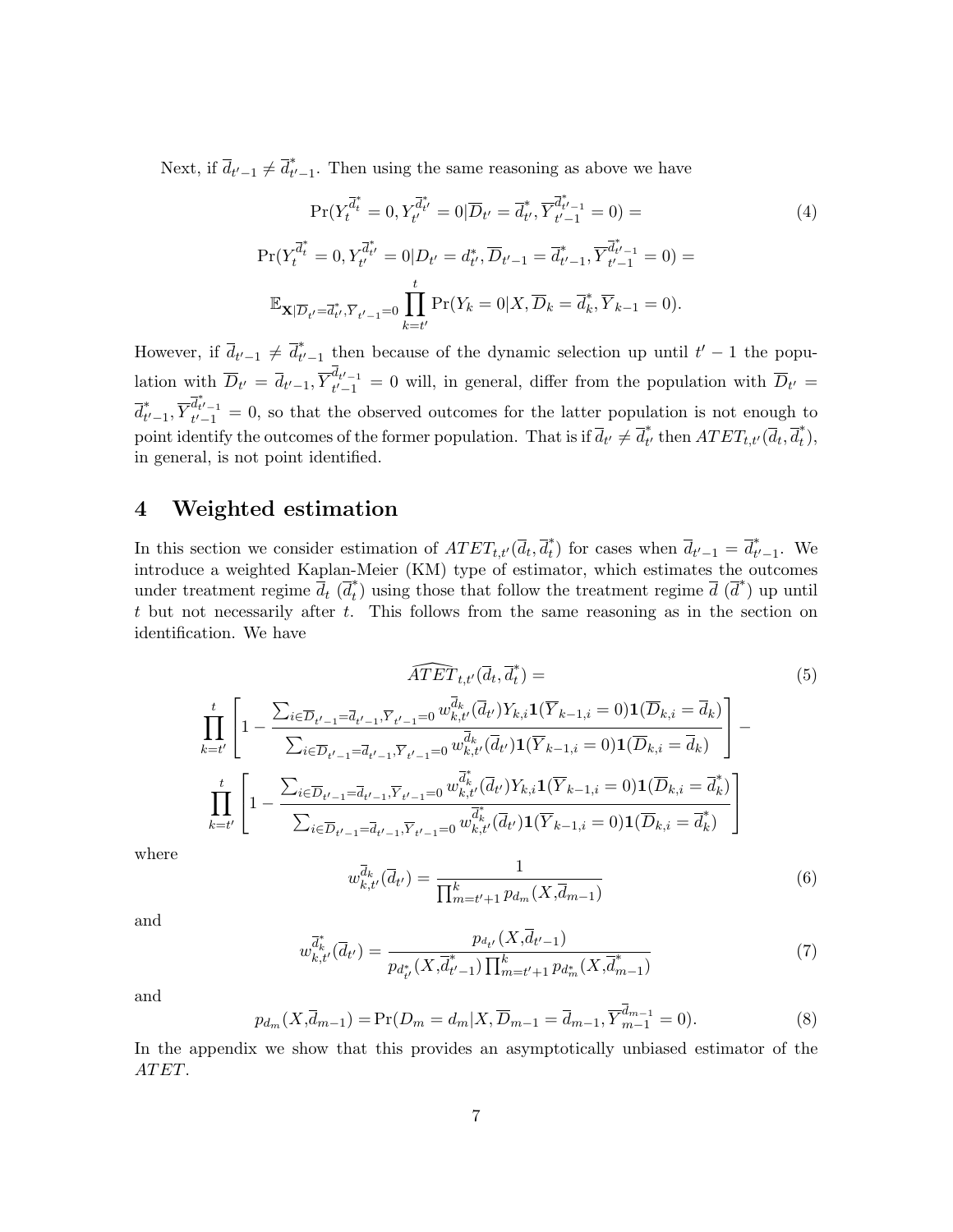Several things are important to note about the estimator given by (5). First, it is a weighted KM estimator, since the numerator re-weights the observed exits in a certain period and the denominator re-weights the individuals at risk shortly before this time period. Second, as already mentioned individuals are used in the estimation as long as they follow the treatment regime of interest. At the point of divergence they are regarded as censored. Naturally, individuals are followed the entire time in the initial state if they exit while being on the treatment regime of interest. Third, individuals with a certain set of covariates are, in general, given different weight in different periods. This follows since the weights depends on the entire censoring up until the specific period, *k*. Fourth, the weights depend on the inverse probability of remaining on the treatment regime of interest conditional on observed covariates.

Fifth, briefly consider the intuition behind the weights. Take the case when  $d_t$  is a sequence of 0-s until  $t'$  and the remaining values are 1, and when  $\overline{d}_t^*$  is a sequence of 0-s. In this case the  $ATET_{t,t'}(\overline{d}_t, \overline{d}_t^*)$  reflects the effect on the average survival rate when comparing no treatment up until *t ′* and always treated thereafter with never treated. Then, at *t ′* we have  $w_{k,t'}^{d_k}(\overline{d}_{t'})=1$  and

$$
w_{k,t'}^{\overline{d}_{k}^{*}}(\overline{d}_{t'}) = \frac{p_{d_{t'}}(X, \overline{d}_{t'-1})}{p_{d_{t'}^{*}}(X, \overline{d}_{t'-1}^{*})} = \frac{p_{d_{t'}}(X, \overline{d}_{t'-1})}{1 - p_{d_{t'}}(X, \overline{d}_{t'-1})}
$$
(9)

where the second equality follows since  $\overline{d}_{t'-1} = \overline{d}_{t'-1}^*$ , and since  $\overline{d}_{t'} = 1$  and  $\overline{d}_{t'}^* = 0$ . Here the outcomes of the individuals following treatment regime  $\overline{d}_{t'}^*$  are re-weighted in order to mimic the distribution of X in the population taking treatment regime  $d_{t'}$ . It is also exactly the same weights encountered in the static matching literature. For the static case we have from e.g. Wooldridge (2010) the following estimator of the average treatment effect on the treated

$$
ATET = \mathbb{E}\left\{\frac{(D - p(X))Y}{\rho(1 - p(X))}\right\} = \mathbb{E}\left\{\frac{1}{\rho}DY\right\} - \mathbb{E}\left\{\frac{p(X)}{\rho(1 - p(X))}(1 - D)Y\right\},\qquad(10)
$$

where *D* and *Y* are treatment and outcome in the static setting, and  $\rho = \Pr(D = 1)$ , i.e. the unconditional probability of entering treatment. Note that also here the outcomes of the non-treated is not re-weighted and the outcomes of the non-treated are weighted with the probability of entering treatment divided by 1 minus this probability. The only difference is the presence of  $\rho$ . However, note that in our dynamic case with a KM type of estimator this is captured by the expressions in the denominators.<sup>3</sup>

Next, using the same example we have at  $t' + 1$ 

$$
w_{k,t'}^{\overrightarrow{d}_k^*}(\overrightarrow{d}_{t'+1}) = \frac{p_{d_{t'}}(X, \overrightarrow{d}_{t'-1})}{p_{d_{t'}^*}(X, \overrightarrow{d}_{t'-1})p_{d_{t'+1}^*}(X, \overrightarrow{d}_{t'})},\tag{11}
$$

so that the re-weighting serves two purposes. Besides re-weighting in order to mimic the distribution of *X* among the population taking treatment regime *d<sup>t</sup> ′* the weights also correct

<sup>&</sup>lt;sup>3</sup>For instance, at *t'* for our example the denominator in the first part of the estimator is  $\sum D_{t',i}$ .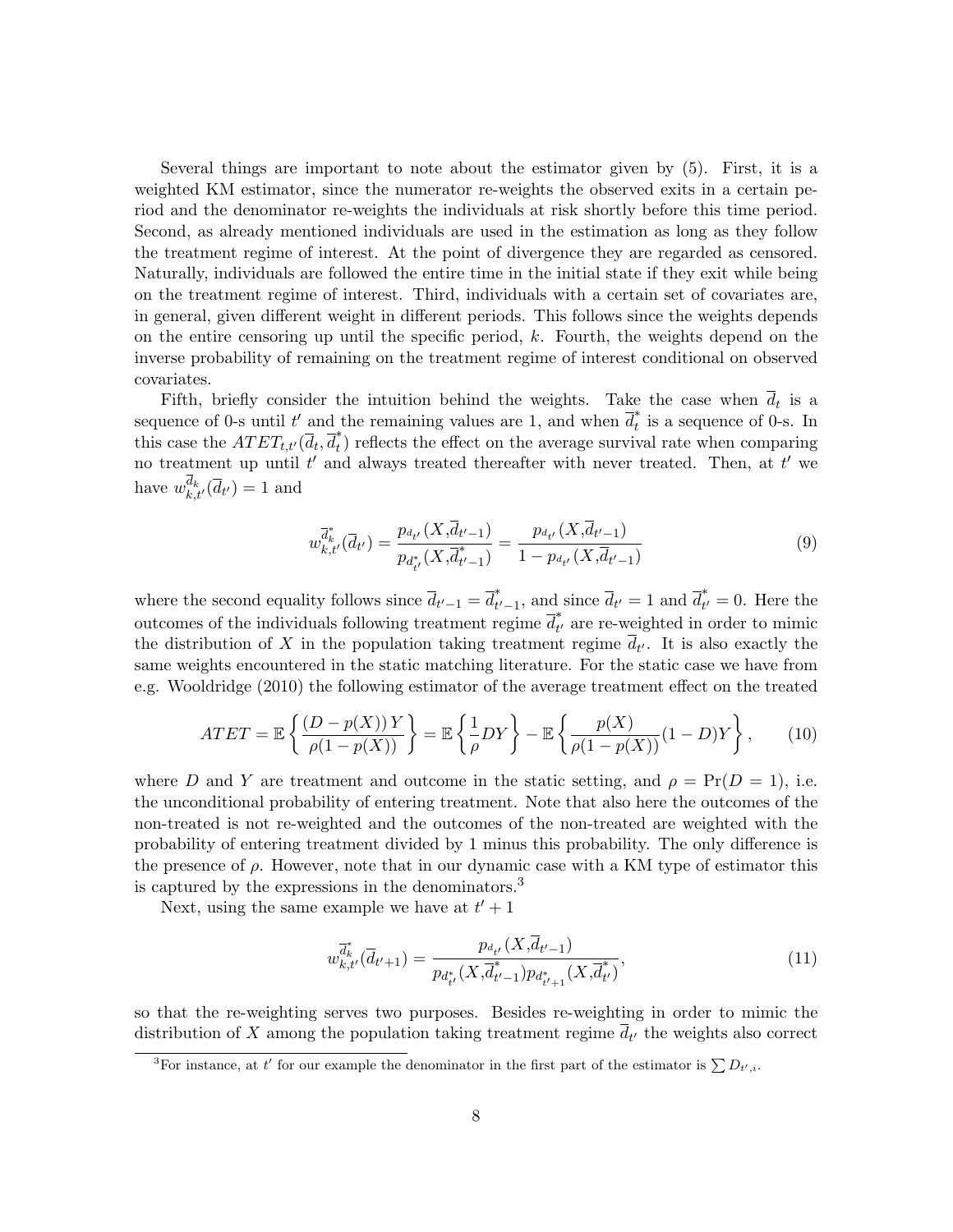for the selective censoring due to treatment assignment in period  $t' + 1$ . More specifically, in period  $t' + 1$  a fraction of all not-yet treated, i.e. on  $\overline{d}^*$ , becomes treated, i.e. diverge from  $\overline{d}^*$ . This outflow is selective since the probability of diverging depends on the observed covariates. Our estimator corrects for this selective drop-out by giving individuals with *X* characteristics that makes likely to diverge from  $\overline{d}^*$  are given larger weight.

Standard errors are obtained by bootstrapping. In practice the true propensity scores are replaced by estimated propensity scores. The small sample properties of the estimator is explored in a Monte Carlo simulation presented in section 5.

## **5 Simulation results**

In this section we investigate the properties of the estimator introduced in section 4. In this simulation we assume that if treated the individual remains treated in all subsequent periods. One reason for this is that we wish to compare our estimator to other proposed estimators for this special case. We assume that transitions out of the initial state are given by

$$
Pr(Y_{i,t} = 1 | \overline{Y}_{i,t-1} = 0) = [1 + \exp(-(a_0 + a_1 X_i + a_2 V_i^Y))]^{-1}
$$
\n(12)

and that transitions into treatment are given by

$$
Pr(D_{i,t} = 1 | \overline{D}_{i,t-1} = 0) = [1 + \exp(-(b_0 + b_1 X_i + b_2 V_i^D))]^{-1},
$$
\n(13)

where X is assumed to be observed by the econometrician, and  $V^D$  and  $V^Y$  are unobserved. All three are taken as independently uniformly distributed on  $[-0.5, 0.5]$ . In all simulations  $a_0$ = -3.0, and *b*<sup>0</sup> is *−*4*.*5 or *−*2*.*0. This corresponds to cases with low and moderately high rate of inflow into treatment, respectively. For the other parameters we consider three cases. In a setting with neither observed nor unobserved heterogeneity we take  $a_1 = b_1 = a_2 = b_1 = 0$ , the setting with only observed heterogeneity has  $a_1 = b_1 = 1$ , and in the most extended setting with unobserved heterogeneity we in addition set  $a_2 = b_1 = 1$ . Note that the latter setting allows the treatment and the outcome to be correlated through *X*, but not through the unobserved effects, so that the sequential unconfoundedness assumption is fulfilled.

In the sample design we generate samples of sizes 20,000, 12,000 and 8,000. The number of replications is 300. When we implement our weighted KM estimator we estimate the treatment propensities using logit regression models and the standard errors are calculated using bootstrap (99 replications).

As comparison we also run simulations for the estimator proposed by Fredriksson and Johansson (2008). They propose a two-step matching estimator. In the first step a matched sample of treated and controls is constructed using one-to-one matching. In the second step this matched sample construct estimates of the survival rates under treatment and notreatment using two separate un-weighted KM estimators. In practice we implement this estimator using 1-nearest neighbor propensity score matching, where the propensity score is estimated using logit.

Tables 1 and 2 also report simulation results for the Fredriksson and Johansson (2008) estimator. Based on the results for bias and size we confirm that this estimator performs well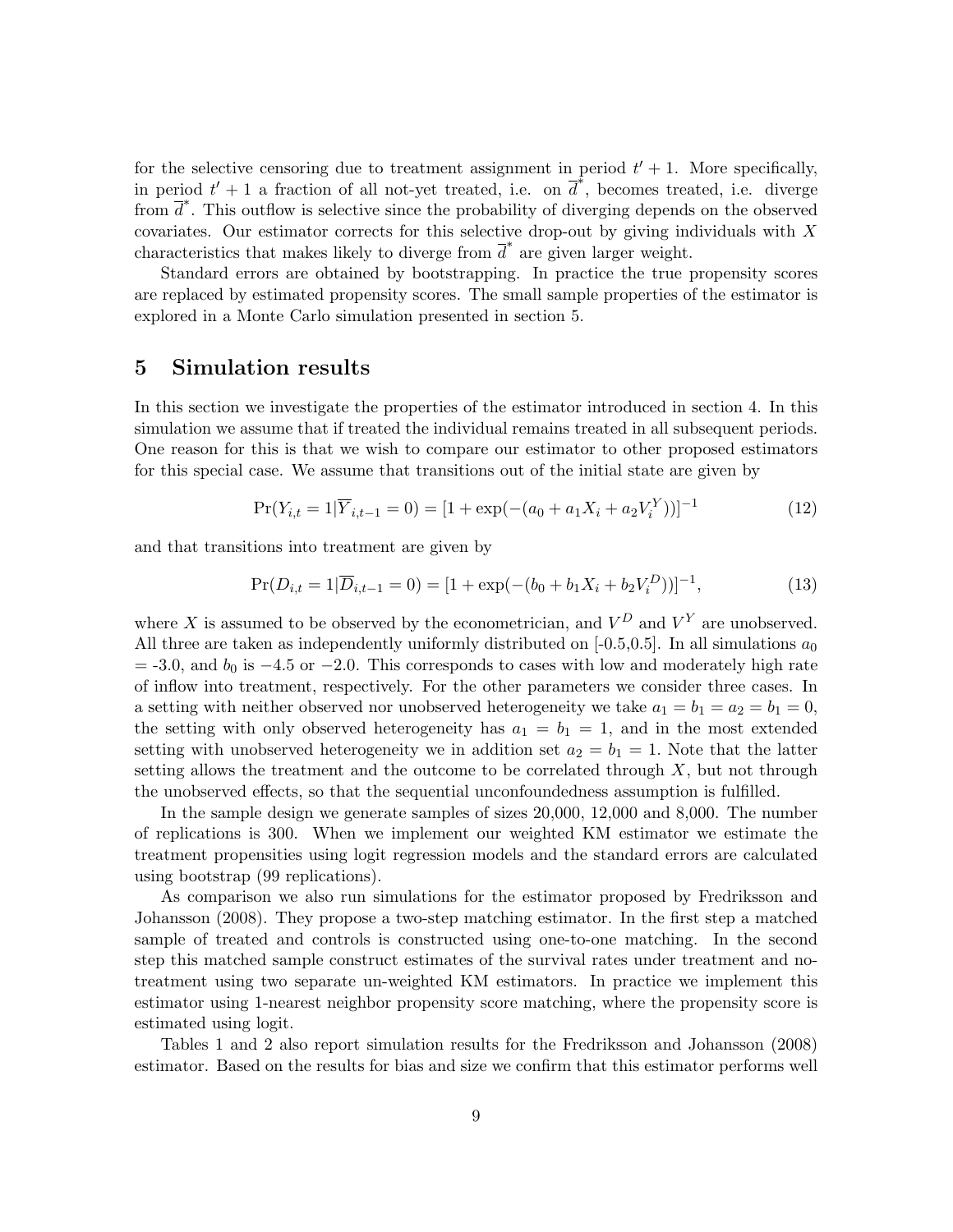if there are no heterogeneity in the transition rate out of the initial state and in the transition rate into treatment. However, in our second specification that includes correlated observed heterogeneity the FJ estimator is severely biased. In our specification when individuals with a high transition rate out the initial state also have a high probability to enter treatment the FJ estimator, is as theoretically, predicted negatively biased. The bias is even more severe when unobserved heterogeneity is included in our third specification.

## **6 Application to Swedish ALMP**

In this section we study the effects of a work practice program governed by the Swedish public employment service (PES). The aim of the program, directed toward long term unemployed, is to provide the unemployed individual with practical experience and to maintain or strengthen their productivity. The work practice could take place at both private and public employers. The maximum duration is 6 months.

The population is taken from the population register Händel administrated by the PES. As one requirement for payment from the unemployment insurance is that one is registered at the PES this implies that we basically have full coverage of all unemployed job seekers in Sweden. The register contatins information on the time when an individual (i) became unemployed, (ii) entered into a labor market program, and (iii) the time of exit from unemployment. We also have information on the reason for the exit (employment, education, social assistance, sickness or disability insurance programs or unknown reason). Händel also includes a number of personal characteristics recorded at the beginning of the unemployment spell and information on eligibility for unemployment insurance (UI).<sup>4</sup> To this data we have matched information on marital status, household characteristics (e.g. number of children), labor income and income from various insurance programs (e.g. sickness and disability insurance programs) schemes from the population register LOUISE.

We sample all unemployed individuals in ages 25-55 at the time of entry into unemployment who has a spell of unemployment longer than 6 months in the period January 1, 1999 to December 31, 2003. We exclude unemployment spells starting within 180 days from the last spell. For this population we construct detailed information on previous unemployment episodes which is used as control variables. We aggregate the daily spell data to monthly intervals.5We focus on individuals that enter work practice between 6 and 27 months of un-

<sup>4</sup>Unemployment benefits can be paid in two different ways, a fixed basic compensation or an income-related amount based on previous earnings. To receive any compensation, the unemployed person must be at least 20 and fulfill: i) the basic conditions, and ii) the work condition. The basic conditions are a set of rules for the unemployed. For instance, they state that he or she should be partially or completely unemployed and prepared to accept suitable job offers. The work condition specifies that the unemployed person must have been employed for approximately 6 out of the last 12 months preceding unemployment. If these requirements are met, the unemployed person is qualified for the fixed basic compensation. To be eligible for the higher income-related compensation you also need to have been a member of an unemployment insurance fund for at least twelve months preceding the first day of unemployment.

<sup>&</sup>lt;sup>5</sup>We mainly do this for presentation reasons. Remeber that we estimate specific average effects for each possible start of treatment. Another reason is measurement error in the daily information. Finally, noanticipation implying that individuals do not know or cannot predict the exact timing of their assignment to work practice is more likely to hold for monthly data then for daily data.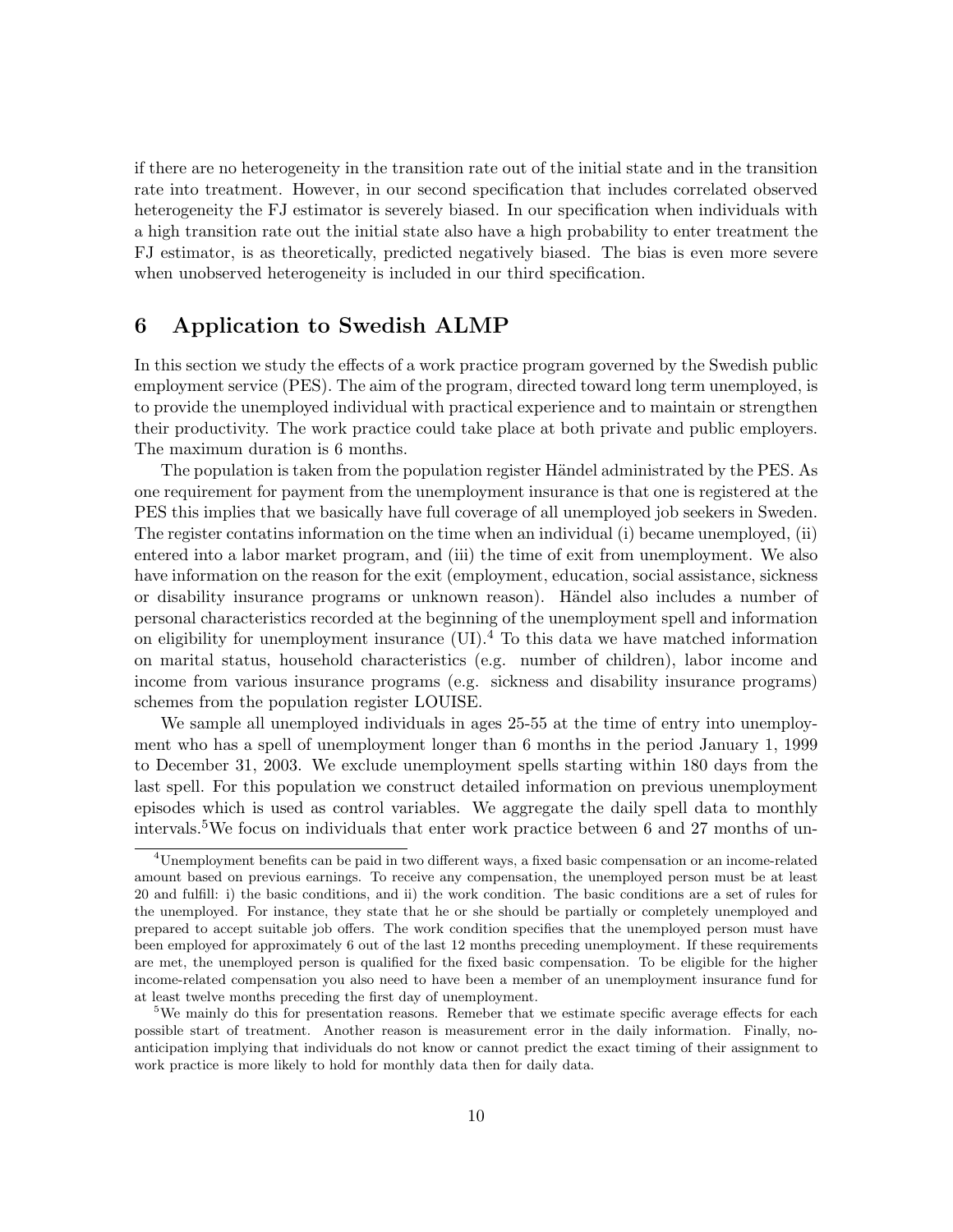employment. An unemployment spells that ended for other reasons than employment are treated as a right-censored durations.<sup>6</sup>

Table 3 provides descriptive statistics for our sample of work practice spells and all other unemployment spells used in the analysis. In total we have more than 500,000 unemployment spells and 8.4% (46,495 individuals) of the spells concerns participation in work practice. 36.3% (16,878 individuals) of those entering the program starts within 9 months of unemployment. Only 3.2 percent (1,488 individuals) of the participants starts in months 22-27. This is, thus, a large and extensive program, with a high degree of dynamic treatment assignment. 62.7% of all observations are uncensored spells and among these spells the mean (median) unemployment duration is 14.3 (10) months.

In the estimation we take use of estimated propensity scores. We estimate logit regression models in which we include gender, age, age squared, number of unemployment days in the last 5 years, level of education (5 categories), indicator for UI entitlement, region of residence (22 regions), indicator for at least one child in the household, marital status, country of origin (3 categories) labor income, social benefits and unemployment insurance benefits and calendar year. We include incomes and benefits both one and two years before the start of the unemployment. Table 4 presents descriptive statistics on a subset of these covariates for the treated and for the individuals that leave unemployment before enrollment into work practice. From this table we can see that males, immigrants and individuals eligible for UI are overrepresented among the participants. Furthermore the participants have more extensive unemployment history. Individuals living in the Stockholm and Goteborg metropolitan statistical area (MSA) and individuals with a university degree are less likely work practice participants. All in all the two populations of treated and non-treated are rather similar. If anything, the program participants are negatively selected population, so that they in absence of treatment would have had longer unemployment spells compared to other unemployed.

In order for our estimator to provide consistent estimates the sequential unconfoundedness among survivors needs to hold. The implication of this is that conditional on our large set of covariates treatment is randomly assigned among individuals still unemployed at each unemployment duration. that individuals that treated early does not have shorter/longer durations in the absence of the program than those treated later or never treated. Case workers in Sweden have large influence over enrollment into different programs why self selection to the PES program is less important (see e.g. Eriksson, 1997; Carling and Richardsson, 2001). Moreover, Eriksson and Lagerström (2006, 2012) show that previous unemployment episodes status negatively affects the chances of becoming employed. Time in unemployment should therefore by important for treatment assignment. Also, note that we condition on detailed

<sup>6</sup>Unemployment benefits can be paid in two different ways, a fixed basic compensation or an income-related amount based on previous earnings. To receive any compensation, the unemployed person must be at least 20 and fulfill: i) the basic conditions, and ii) the work condition. The basic conditions are a set of rules for the unemployed. For instance, they state that he or she should be partially or completely unemployed and prepared to accept suitable job offers. The work condition specifies that the unemployed person must have been employed for approximately 6 out of the last 12 months preceding unemployment. If these requirements are met, the unemployed person is qualified for the fixed basic compensation. To be eligible for the higher income-related compensation you also need to have been a member of an unemployment insurance fund for at least twelve months preceding the first day of unemployment.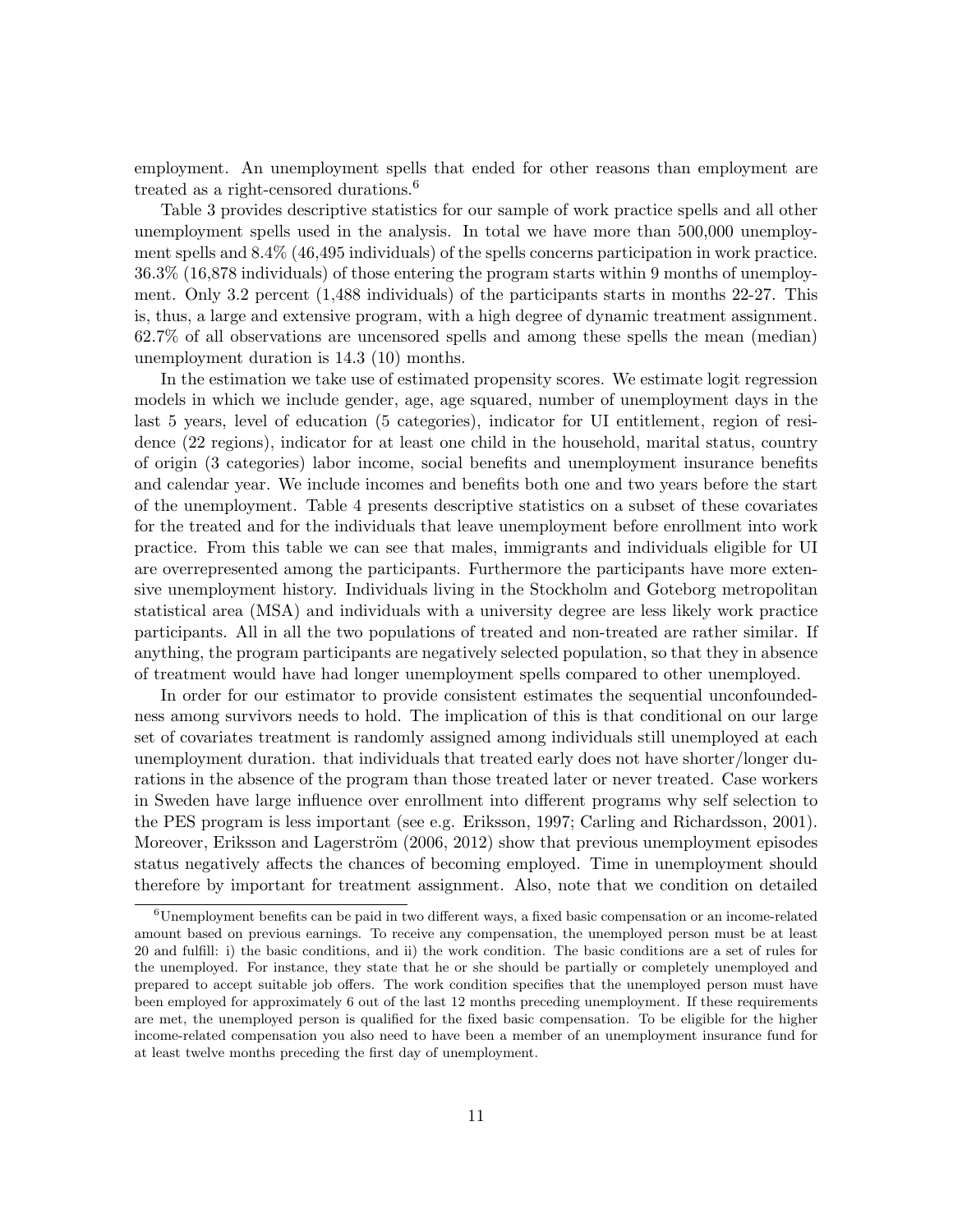information on previous unemployment spells. Besides sequential unconfoundedness among survivors treatment needs to be unanticpated, i.e. unemployed should not be able to predict the exact timing of their assignment to work practice. Since there are several unpredictable events leading to program enrollment, such as caseworkers discretionary power, we believe that this assumption is fulfilled.

Treatment assignment probabilities each waiting time using logit regression models. As illustration we present effect estimates using our weighted estimator and estimates using the pre-matched but un-weighted estimator by Fredriksson and Johansson (2008). It is implemented using a one-to-one nearest neighborhood matching strategy. We match on the same estimated propensity score as was used for our weighting estimator.

Figure 2 displays the results for a selection of waiting or enrollment times. They are presented using the difference in fraction re-employed as outcome for each of the 24 months after program start. Initially, consider the results for enrollment after 7 months of unemployment. For this enrollment time we find that for the first 2-3 months the exit rates are lower among program participants. This is in line with results from training and employment subsidy programs (see e.g. Forslund et al., 2004; Forslund and Vikström, 2011). This locking-in effect most likely is due to lower search effort during the program. After this initial period participant gradually catch-up and about 10 months after the enrollment to the program the fraction employed is higher. This effect on employment rate is maintained during the entire follow-up horizon (up to 25 month after entering into the program). We find similar patterns for waiting times up to 13 months. For longer waiting times we also find locking-in effects, but participants never fully catch-up with those who did not enroll at the given time. The problem with the evaluation of enrolling at longer time periods is that few individuals start their work practice at a given month why the precision of our estimates is low. Considering the comparison with the Fredriksson and Johansson (2008) estimator we can see that there are quite small differences for waiting times up to 16 months. For longer waiting times to treatment there are some differences.

## **7 Conclusions**

In this paper, we have implemented a weighted KM estimator for the average effects on survival time of dynamic treatment regimes under sequential unconfoundedness. The identification and estimation problems arise since the dynamic setting considered in this paper is plagued by both dynamic treatment assignment as well as dynamic selection. The former due to the fact that treatment is allowed to start and stop at any point in time. The latter since the outcome of interest is the duration in an initial state.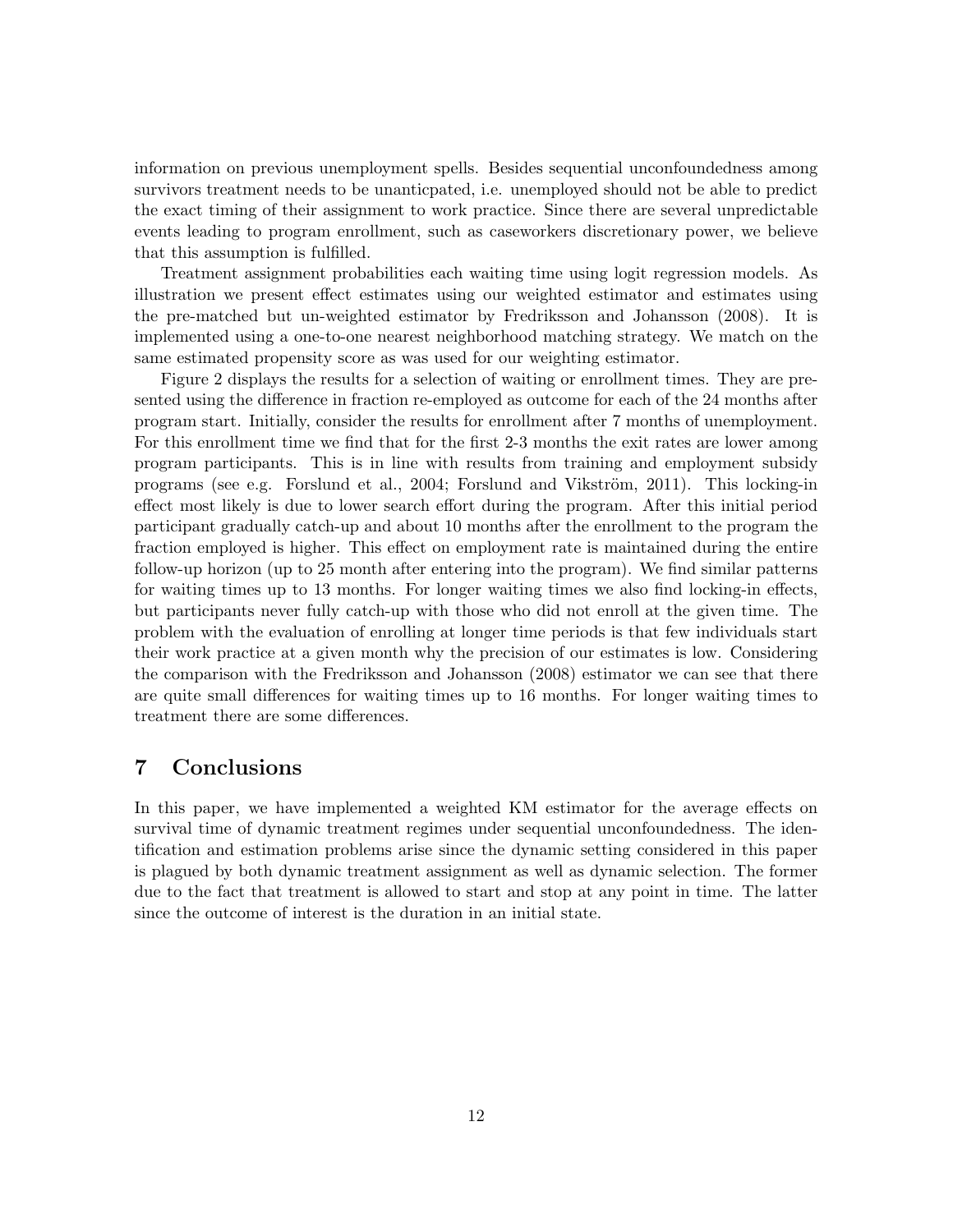## **References**

- Abbring, J. and Heckman, J. (2008). Dynamic policy analysis. In Matyas, L. and Sevestre, P., editors, *The Econometrics of Panel Data*, volume 46, pages 795–863.
- Abbring, J. H. and Van Den Berg, G. J. (2003). The nonparametric identification of treatment effects in duration models. *Econometrica*, 71(5):1491–1517.
- Carling, K. and Richardson, K. (2001). The relative efficiency of labor market programs: Swedish experience from the 1990's. IFAU Working Paper 2001:2.
- Crepon, B., Ferracci, M., Jolivet, G., and van den Berg, G. J. (2009). Active labor market policy effects in a dynamic setting. *Journal of the European Economic Association*, 7(2- 3):595–605.
- de Luna, X. and Johansson, P. (2010). Non-parametric inference for the effect of a treatment on survival times with application in the health and social sciences. *Journal of Statistical Planning and Inference*, 140(7):2122 – 2137.
- Eriksson, M. (1997). To choose or not to choose: Choice and choice set models. Umeå Economic Studies 443, Department of Economics.
- Eriksson, S. and Lagerströ, J. (2006). Competition between employed and unemployed job applicants: Swedish evidence. *Scandinavian Journal of Economics*, 108:373–396.
- Eriksson, S. and Lagerströ, J. (2012). Detecting discrimination in the hiring process: Evidence from an internet-based search channel. *Empirical Economics*, 43:537–563.
- Forslund, A., Johansson, P., and Lindqvist, L. (2004). Employment subsidies a fast lane from unemployment to work? IFAU Working paper 2004:18.
- Forslund, A. and Vikström, J. (2011). Arbetsmarknadspolitikens effekter p sysselsttning och arbetslshet en versikt. IFAU Report 2011:7.
- Fredriksson, P. and Johansson, P. (2008). Dynamic treatment assignment. *Journal of Business & Economic Statistics*, 26(4):435–445.
- Heckman, J. J., Lalonde, R. J., and Smith, J. A. (1999). The economics and econometrics of active labor market programs. In Ashenfelter, O. and Card, D., editors, *Handbook of Labor Economics*, volume 3 of *Handbook of Labor Economics*, chapter 31, pages 1865–2097. Elsevier.
- Hernan, M. A., Robins, J., and Brumback, B. (2001). Marginal structural models to estimate the joint causal effect of nonrandomized treatments. *Journal of the American Statistical Association*, 96:440–448.
- Imbens, G. W. (2004). Nonparametric estimation of average treatment effects under exogeneity: A review. *The Review of Economics and Statistics*, 86(1):4–29.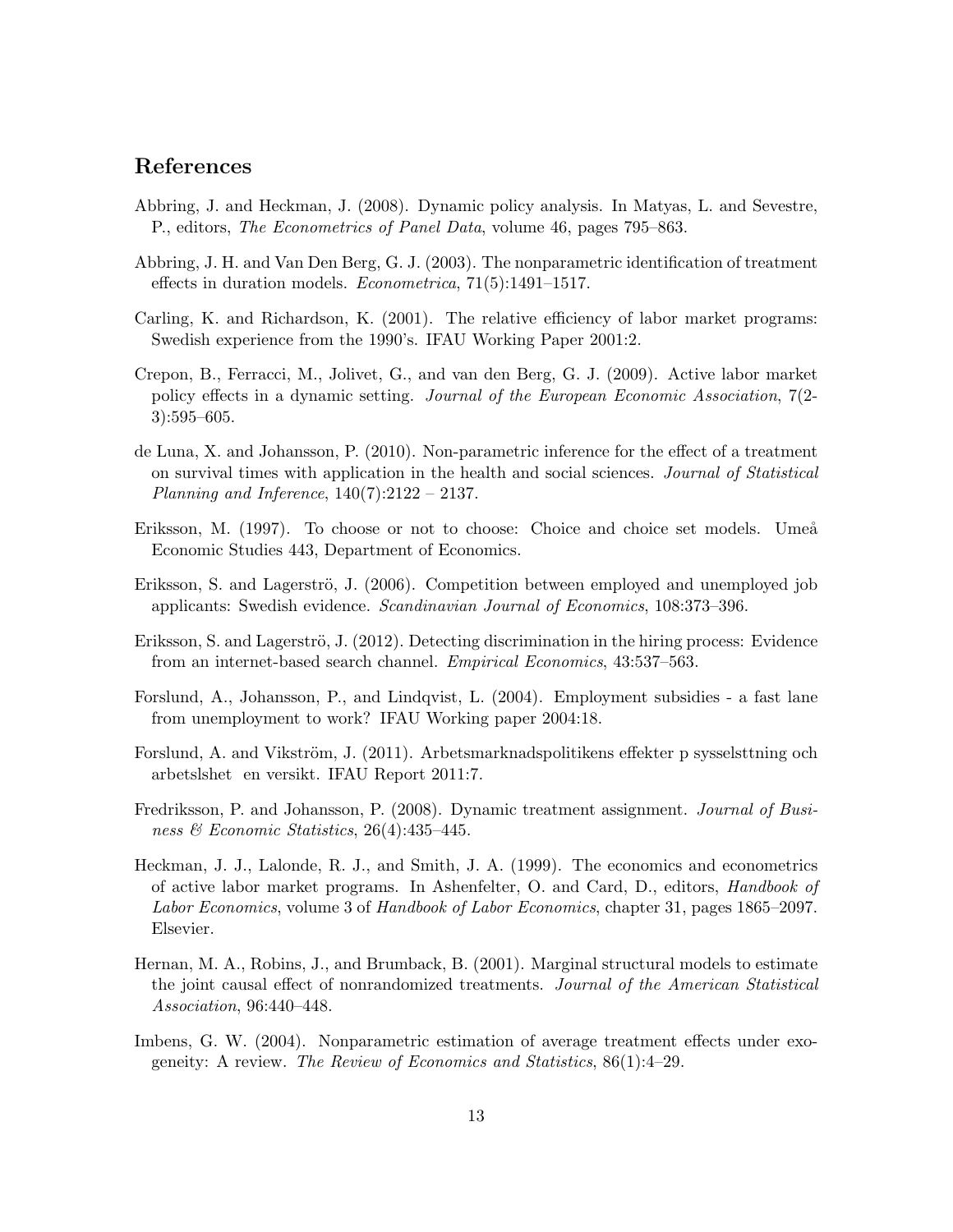- Kaplan, M. and Meier, P. (1958). Nonparametric estimation from incomplete observations. *Journal of the American Statistical Association*, 53:457–481.
- Lechner, M. and Miquel, R. (2010). Identification of the effects of dynamic treatments by sequential conditional independence assumptions. *Empirical Economics*, 39(1):111–137.
- Neyman, J. (1990). On the application of probability theory to agricultural experiments, essay on principles. Translated by D.M. Dabrowska and edited by T.P. Speed, *Statistical Science*, **5**, 465-472.
- Ridder, G. and Vikström, J. (2011). Bounds on Treatment Effects on Transitions. IFAU Working paper 2011:6.
- Robins, J., Hernan, M., and Brumback, B. (2000). Marginal structural models and causal inference in epidemiology. *Epidemiology*, 11:550–560.
- Rubin, D. B. (1974). Estimating causal effects of treatments in randomized and nonrandomized studies. *Journal of Educational Psychology*, 66:688–701.
- Sianesi, B. (2004). An evaluation of the swedish system of active labor market programs in the 1990s. *The Review of Economics and Statistics*, 86(1):133–155.
- Wooldridge, J. M. (2010). *Econometric Analysis of Cross Section and Panel Data (2nd ed.)*. MIT Press, Cambridge.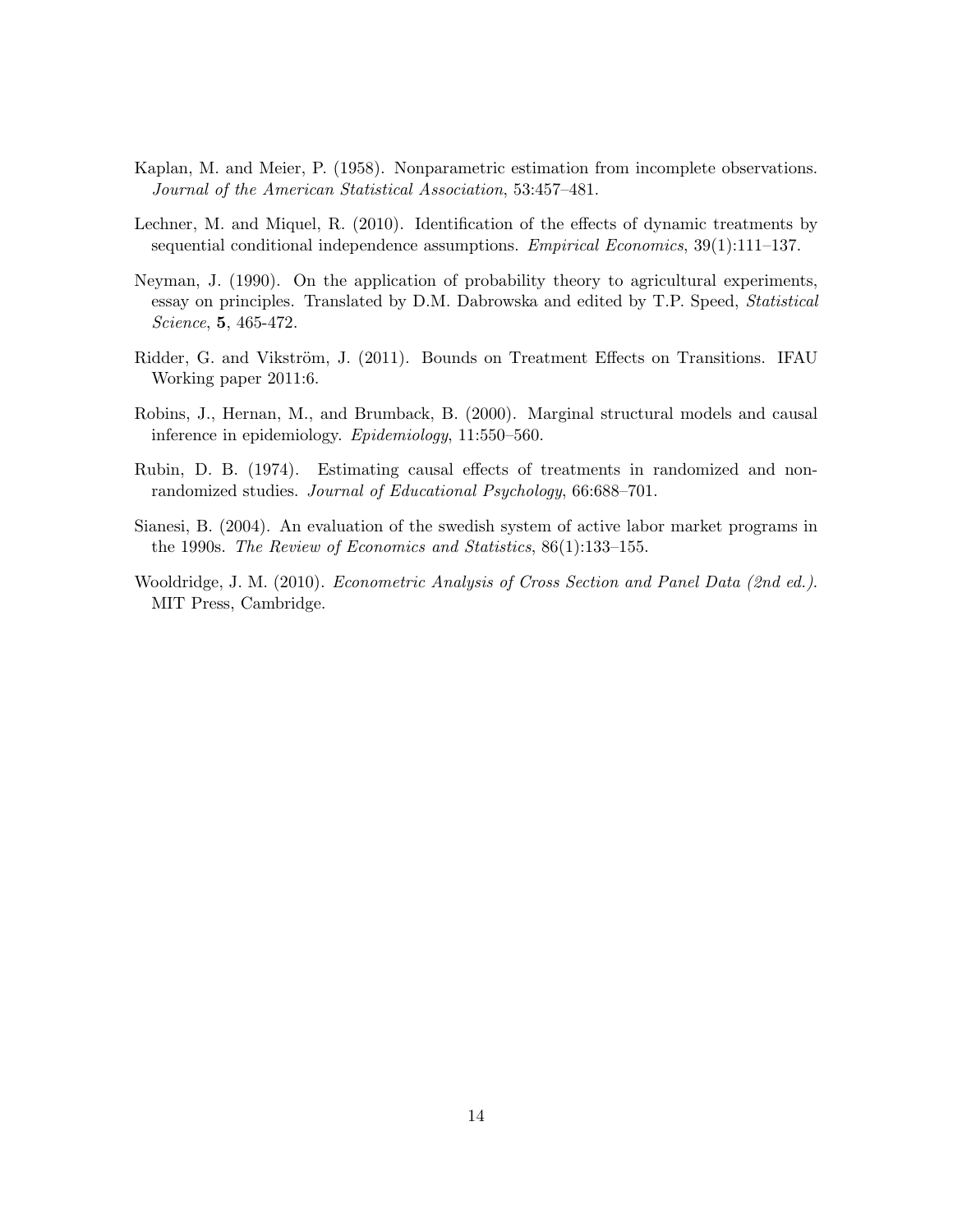# **Tables and Figures**



Figure 1: Transition rate into program by time in unemployment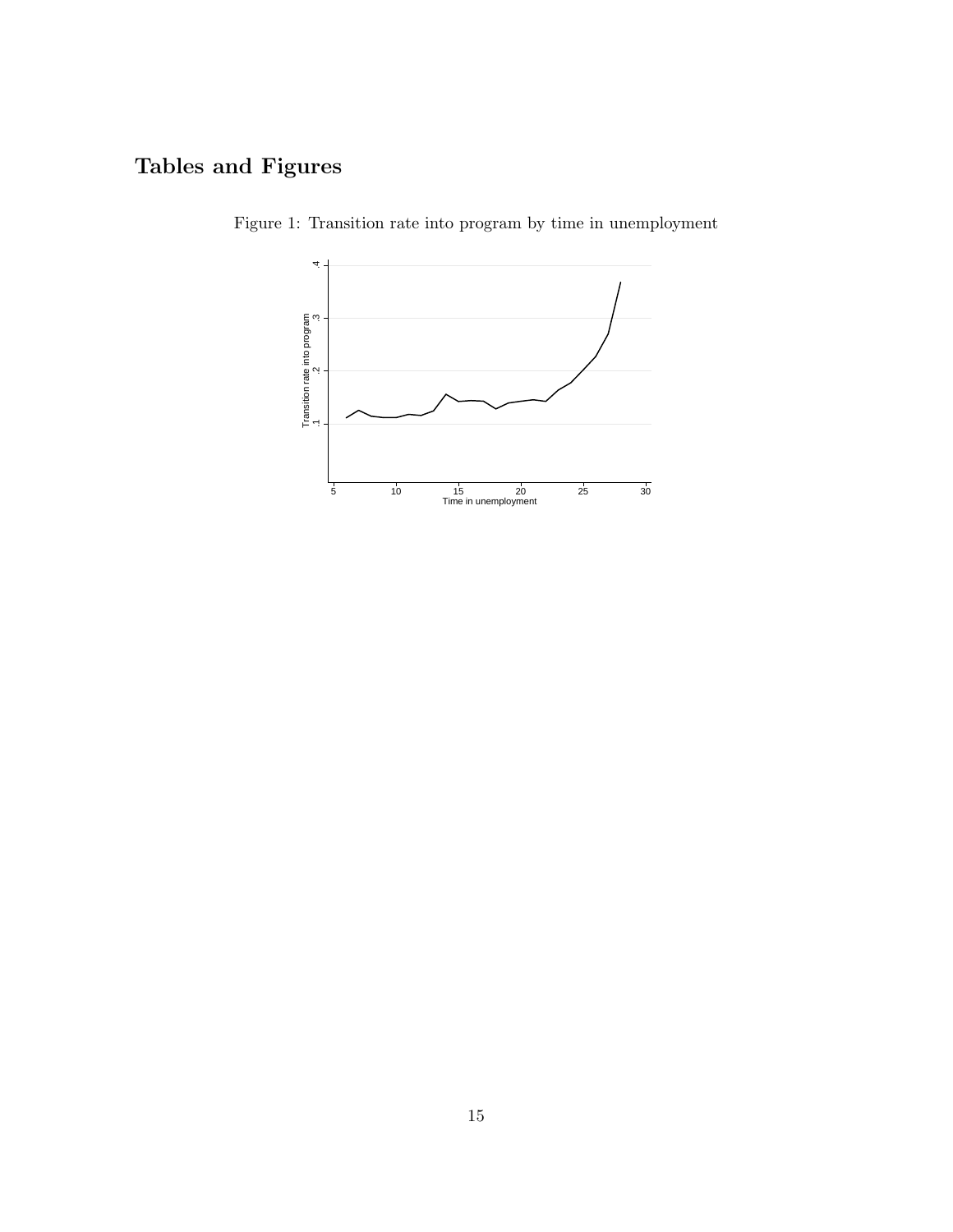

Figure 2: Effect of work practice on fraction reemployed. By time to program start



0 5 10 15 20 25 Months since program start Weighted FJ

E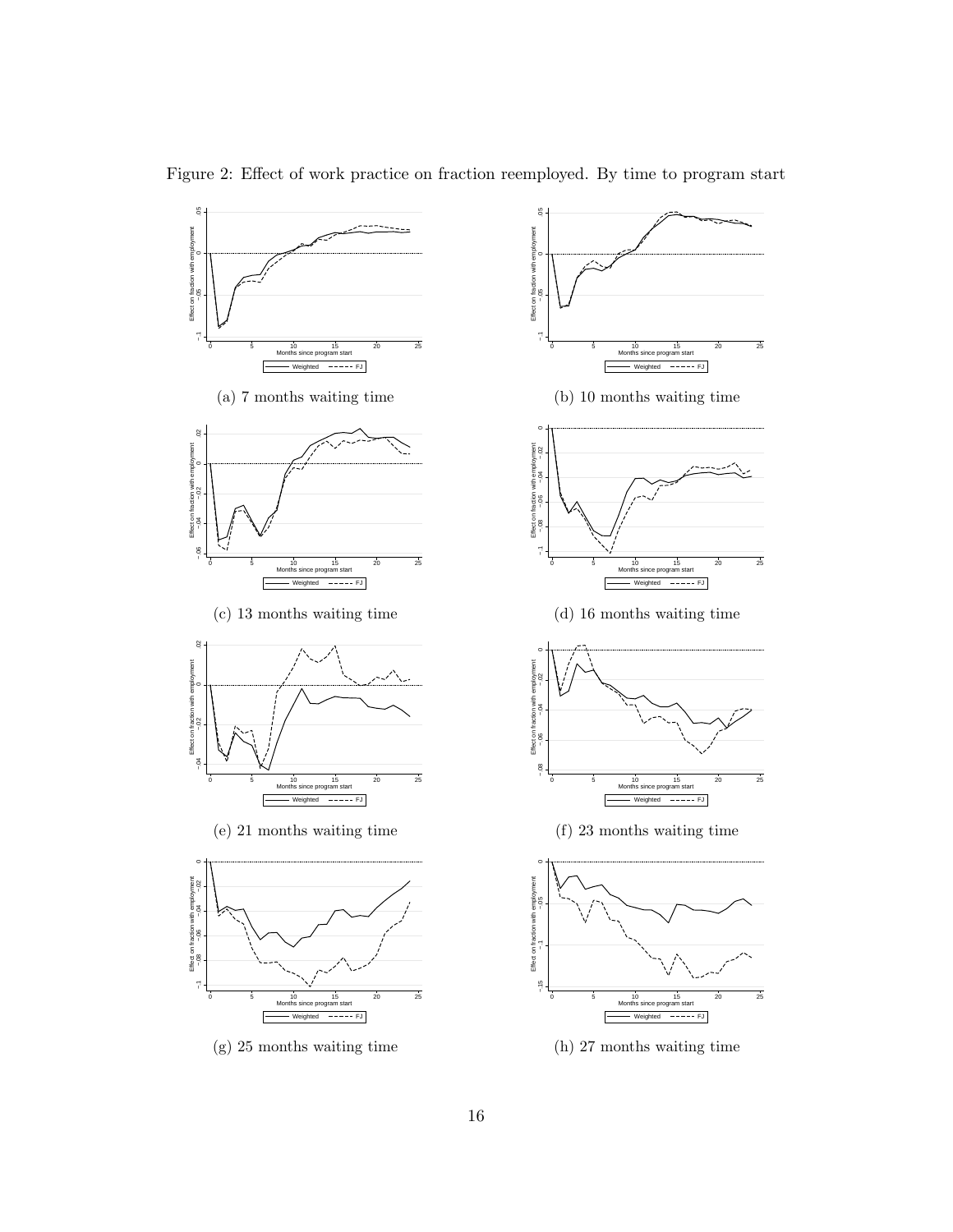|                                                                                                      |           | Weighted                                                                                           |            |       | FJ          |            |
|------------------------------------------------------------------------------------------------------|-----------|----------------------------------------------------------------------------------------------------|------------|-------|-------------|------------|
|                                                                                                      | Size      | <b>Bias</b>                                                                                        | <b>MSE</b> | Size  | <b>Bias</b> | <b>MSE</b> |
|                                                                                                      |           | No heterogeneity $[a_1 = b_1 = a_2 = b_2 = 0]$ , low inflow $\beta_0 = -4.5$                       |            |       |             |            |
| $t = 1$                                                                                              | 0.090     | $-0.99$                                                                                            | 0.25       | 0.047 | $-1.36$     | 0.41       |
| $t = 2$                                                                                              | 0.053     | $-0.94$                                                                                            | $0.37\,$   | 0.050 | $-0.63$     | 0.78       |
| $t = 3$                                                                                              | 0.057     | $-2.46$                                                                                            | $0.57\,$   | 0.057 | 0.37        | 1.14       |
| $t = 5$                                                                                              | 0.063     | $-1.90$                                                                                            | $0.89\,$   | 0.053 | $-2.16$     | 1.65       |
| $t = 7$                                                                                              | 0.070     | $-0.78$                                                                                            | 1.11       | 0.053 | $-6.18$     | 2.07       |
| $t = 10$                                                                                             | 0.070     | 1.14                                                                                               | 1.18       | 0.040 | $-5.33$     | 2.00       |
|                                                                                                      |           | No heterogeneity $[a_1 = b_1 = a_2 = b_2 = 0]$ , large inflow: $\beta_0 = -2.0$                    |            |       |             |            |
| $t = 1$                                                                                              | 0.057     | $-0.36$                                                                                            | 0.02       | 0.070 | 0.00        | 0.04       |
| $t = 2$                                                                                              | 0.047     | $-0.41$                                                                                            | $0.03\,$   | 0.063 | $-0.39$     | 0.07       |
| $t = 3$                                                                                              | 0.047     | $-0.23$                                                                                            | $0.05\,$   | 0.063 | $-0.31$     | 0.10       |
| $t = 5$                                                                                              | 0.063     | $-0.45$                                                                                            | $0.08\,$   | 0.090 | $-0.72$     | 0.19       |
| $t = 7$                                                                                              | 0.073     | $-0.32$                                                                                            | $0.13\,$   | 0.073 | $-1.40$     | 0.32       |
| $t = 10$                                                                                             | 0.057     | $-0.07$                                                                                            | 0.14       | 0.087 | $-1.22$     | 0.38       |
|                                                                                                      |           | Observed heterogeneity $[a_1 = b_1 = 1, a_2 = b_2 = 0]$ , low inflow: $\beta_0 = -4.5$             |            |       |             |            |
| $t = 1$                                                                                              | 0.040     | 0.21                                                                                               | 0.18       | 0.077 | 0.76        | $0.55\,$   |
| $t = 2$                                                                                              | 0.023     | $-0.94$                                                                                            | $0.34\,$   | 0.060 | 1.06        | $0.87\,$   |
| $t = 3$                                                                                              | 0.047     | $-0.63$                                                                                            | $0.46\,$   | 0.053 | $0.22\,$    | 1.10       |
| $t = 5$                                                                                              | 0.037     | 0.67                                                                                               | $0.56\,$   | 0.057 | $-0.25$     | 1.67       |
| $t = 7$                                                                                              | 0.063     | $-0.05$                                                                                            | 0.71       | 0.063 | $-2.81$     | $2.29\,$   |
| $t = 10$                                                                                             | 0.050     | $-0.80$                                                                                            | $0.67\,$   | 0.050 | $-3.99$     | 2.27       |
|                                                                                                      |           | Observed heterogeneity $[a_1 = b_1 = 1, a_2 = b_2 = 0]$ , large inflow: $\beta_0 = -2.0$           |            |       |             |            |
| $t = 1$                                                                                              | 0.043     | $-0.47$                                                                                            | $0.02\,$   | 0.060 | $-0.05$     | 0.04       |
| $t = 2$                                                                                              | 0.040     | $-0.28$                                                                                            | 0.04       | 0.093 | $-0.35$     | 0.10       |
| $t = 3$                                                                                              | 0.037     | $-0.13$                                                                                            | 0.05       | 0.103 | $-1.18$     | 0.15       |
| $t = 5$                                                                                              | 0.053     | $-0.03$                                                                                            | $0.08\,$   | 0.097 | $-3.85$     | $0.22\,$   |
| $t = 7$                                                                                              | 0.043     | $-0.13$                                                                                            | 0.11       | 0.113 | $-10.76$    | 0.44       |
| $t = 10$                                                                                             | 0.057     | 0.00                                                                                               | $0.12\,$   | 0.117 | $-11.87$    | 0.47       |
|                                                                                                      |           | Observed and unobserved heterogeneity $[a_1 = b_1 = a_2 = b_2 = 1]$ , low inflow: $\beta_0 = -4.5$ |            |       |             |            |
| $t = 1$                                                                                              | 0.070     | $-1.53$                                                                                            | 0.20       | 0.037 | $-1.17$     | 0.35       |
| $t = 2$                                                                                              | 0.050     | $-1.43$                                                                                            | $0.29\,$   | 0.053 | $-2.67$     | 0.63       |
| $t = 3$                                                                                              | $0.037\,$ | $-0.73$                                                                                            | $0.35\,$   | 0.050 | $-1.79$     | 0.79       |
| $t=5$                                                                                                | $0.030\,$ | $-0.85$                                                                                            | $0.35\,$   | 0.073 | $-1.40$     | $0.94\,$   |
| $t = 7$                                                                                              | 0.050     | 0.18                                                                                               | $0.32\,$   | 0.060 | $-4.15$     | 0.74       |
| $\mathrm{t}$ = $10$                                                                                  | 0.067     | $-0.20$                                                                                            | 0.31       | 0.047 | $-4.35$     | 0.67       |
| Observed and unobserved heterogeneity $[a_1 = b_1 = a_2 = b_2 = 1]$ , large inflow: $\beta_0 = -2.0$ |           |                                                                                                    |            |       |             |            |
| $t = 1$                                                                                              | 0.047     | $-0.14$                                                                                            | 0.03       | 0.077 | $-0.05$     | $0.07\,$   |
| $t = 2$                                                                                              | 0.047     | $-0.08$                                                                                            | $0.05\,$   | 0.090 | $-1.85$     | 0.14       |
| $t = 3$                                                                                              | 0.080     | $-0.68$                                                                                            | $0.08\,$   | 0.127 | $-4.38$     | 0.20       |
| $t = 5$                                                                                              | 0.053     | $-0.84$                                                                                            | $0.09\,$   | 0.170 | $-9.76$     | 0.32       |
| $t = 7$                                                                                              | 0.053     | $-0.77$                                                                                            | 0.10       | 0.230 | $-16.69$    | 0.56       |
| $t = 10$                                                                                             | $0.080\,$ | $-0.64$                                                                                            | 0.10       | 0.260 | $-19.03$    | 0.63       |

Table 1: Monte Carlo results for the weighted estimator under different model specifications

Note: Results for a logistic simulation model  $(a_0 = 3.0$  in all specifications). The standard errors for the weighted estimator is based on bootstrap (99 replications). Size is for 5% level tests for the treatment parameter which enters the model with a true coefficient equal to zero. The table also reports the mean bias (Bias) and mean squared error (MSE). The design uses 20,000 observations and the results are based on 300 replications. <sup>17</sup>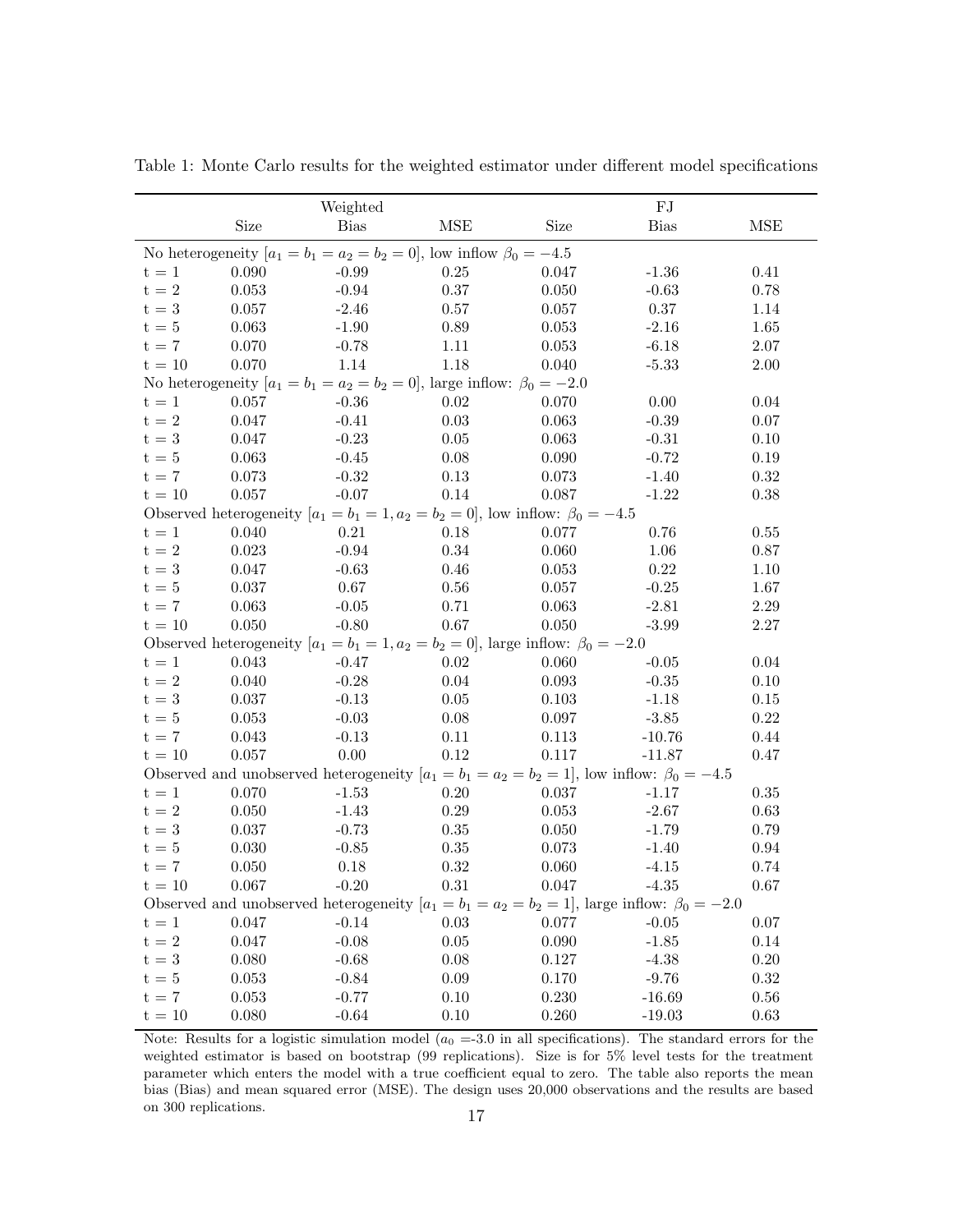|                    | Weighted |             |            | ${\rm FJ}$ |             |            |
|--------------------|----------|-------------|------------|------------|-------------|------------|
|                    | Size     | <b>Bias</b> | <b>MSE</b> | Size       | <b>Bias</b> | MSE        |
| Sample size 20,000 |          |             |            |            |             |            |
| $t = 1$            | 0.047    | $-0.14$     | $\,0.03\,$ | 0.077      | $-0.05$     | 0.07       |
| $t = 2$            | 0.047    | $-0.08$     | $0.05\,$   | 0.090      | $-1.85$     | 0.14       |
| $t = 3$            | 0.080    | $-0.68$     | 0.08       | 0.127      | $-4.38$     | 0.20       |
| $t=5$              | 0.053    | $-0.84$     | 0.09       | 0.170      | $-9.76$     | 0.32       |
| $t = 7$            | 0.037    | $-0.82$     | 0.09       | 0.200      | $-13.69$    | 0.44       |
| $t = 10$           | 0.080    | $-0.64$     | 0.10       | 0.260      | $-19.03$    | 0.63       |
| Sample size 12,000 |          |             |            |            |             |            |
| $t = 1$            | 0.050    | $0.36\,$    | $\,0.03\,$ | 0.063      | 0.20        | 0.07       |
| $t = 2$            | 0.060    | 0.33        | 0.07       | 0.067      | 0.07        | 0.14       |
| $t = 3$            | 0.057    | 0.45        | 0.10       | 0.053      | $-0.83$     | $\rm 0.22$ |
| $t=5$              | 0.057    | 0.33        | 0.15       | 0.073      | $-1.88$     | $0.35\,$   |
| $t = 7$            | 0.050    | 0.18        | 0.17       | 0.093      | $-5.53$     | 0.52       |
| $t = 10$           | 0.033    | $-0.80$     | $0.20\,$   | 0.127      | $-10.57$    | 0.74       |
| Sample size 8,000  |          |             |            |            |             |            |
| $t = 1$            | 0.067    | $-0.38$     | 0.06       | 0.023      | 0.00        | 0.09       |
| $t = 2$            | 0.067    | $-0.72$     | 0.10       | 0.067      | $-0.05$     | 0.21       |
| $t = 3$            | 0.037    | $-0.13$     | 0.14       | 0.053      | $-0.23$     | 0.32       |
| $t=5$              | 0.047    | $-0.20$     | 0.23       | 0.060      | $-2.56$     | 0.48       |
| $t = 7$            | 0.060    | 0.11        | 0.29       | 0.083      | $-6.87$     | 0.69       |
| $t = 10$           | 0.057    | $-2.25$     | $0.36\,$   | 0.100      | $-13.67$    | 1.09       |

Table 2: Monte Carlo results for the weighted estimator under different sample sizes

Note: Results for a logistic simulation model with  $a_0 = -3.0$ ,  $a_0 = -2.0$  and  $a_1 = b_1 = a_2 = b_2 = 1$  in all specifications. The standard errors for the weighted estimator is based on bootstrap (99 replications). Size is for 5% level tests for the treatment parameter which enters the model with a true coefficient equal to zero. The table also reports the mean bias (Bias) and mean squared error (MSE). The results are based on 300 replications.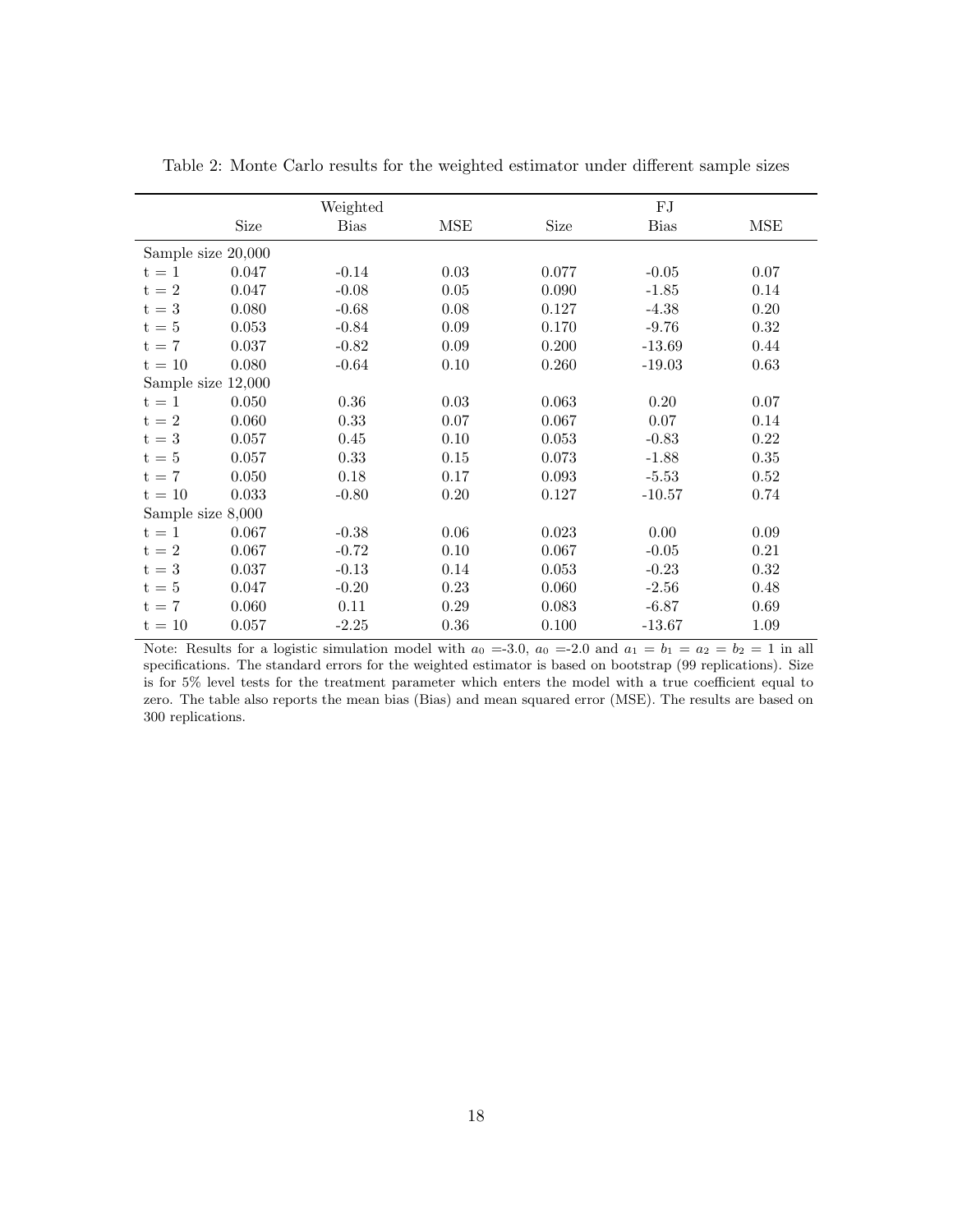| 553,510<br>$#$ spells<br>% spells with work practice<br>8.4<br>% uncensored<br>62.7<br>14.3(11.4)<br>average unemployment duration<br>median unemployment duration<br>10<br>Concerning spells with work practice<br>46,247<br>$#$ spells<br>% not censored<br>71.4<br>26.7(17.9)<br>average unemployment duration<br>median unemployment duration<br>21<br>13.9(8.6)<br>average time to program start<br>median time to program start<br>11<br>% program start in<br>6-9 months<br>36.3<br>$10-12$ months<br>17.5<br>14.5<br>$13-15$ months<br>$16-18$ months<br>9.0<br>$19-21$ months<br>5.9<br>$22-24$ months<br>4.1<br>$25-27$ months<br>$3.2\,$ | Regardless of treatment |  |
|-----------------------------------------------------------------------------------------------------------------------------------------------------------------------------------------------------------------------------------------------------------------------------------------------------------------------------------------------------------------------------------------------------------------------------------------------------------------------------------------------------------------------------------------------------------------------------------------------------------------------------------------------------|-------------------------|--|
|                                                                                                                                                                                                                                                                                                                                                                                                                                                                                                                                                                                                                                                     |                         |  |
|                                                                                                                                                                                                                                                                                                                                                                                                                                                                                                                                                                                                                                                     |                         |  |
|                                                                                                                                                                                                                                                                                                                                                                                                                                                                                                                                                                                                                                                     |                         |  |
|                                                                                                                                                                                                                                                                                                                                                                                                                                                                                                                                                                                                                                                     |                         |  |
|                                                                                                                                                                                                                                                                                                                                                                                                                                                                                                                                                                                                                                                     |                         |  |
|                                                                                                                                                                                                                                                                                                                                                                                                                                                                                                                                                                                                                                                     |                         |  |
|                                                                                                                                                                                                                                                                                                                                                                                                                                                                                                                                                                                                                                                     |                         |  |
|                                                                                                                                                                                                                                                                                                                                                                                                                                                                                                                                                                                                                                                     |                         |  |
|                                                                                                                                                                                                                                                                                                                                                                                                                                                                                                                                                                                                                                                     |                         |  |
|                                                                                                                                                                                                                                                                                                                                                                                                                                                                                                                                                                                                                                                     |                         |  |
|                                                                                                                                                                                                                                                                                                                                                                                                                                                                                                                                                                                                                                                     |                         |  |
|                                                                                                                                                                                                                                                                                                                                                                                                                                                                                                                                                                                                                                                     |                         |  |
|                                                                                                                                                                                                                                                                                                                                                                                                                                                                                                                                                                                                                                                     |                         |  |
|                                                                                                                                                                                                                                                                                                                                                                                                                                                                                                                                                                                                                                                     |                         |  |
|                                                                                                                                                                                                                                                                                                                                                                                                                                                                                                                                                                                                                                                     |                         |  |
|                                                                                                                                                                                                                                                                                                                                                                                                                                                                                                                                                                                                                                                     |                         |  |
|                                                                                                                                                                                                                                                                                                                                                                                                                                                                                                                                                                                                                                                     |                         |  |
|                                                                                                                                                                                                                                                                                                                                                                                                                                                                                                                                                                                                                                                     |                         |  |
|                                                                                                                                                                                                                                                                                                                                                                                                                                                                                                                                                                                                                                                     |                         |  |
|                                                                                                                                                                                                                                                                                                                                                                                                                                                                                                                                                                                                                                                     |                         |  |

Table 3: Sample statistics for time in unemployment and time until work practice

Notes: The time unit is month. Standard deviations in parentheses.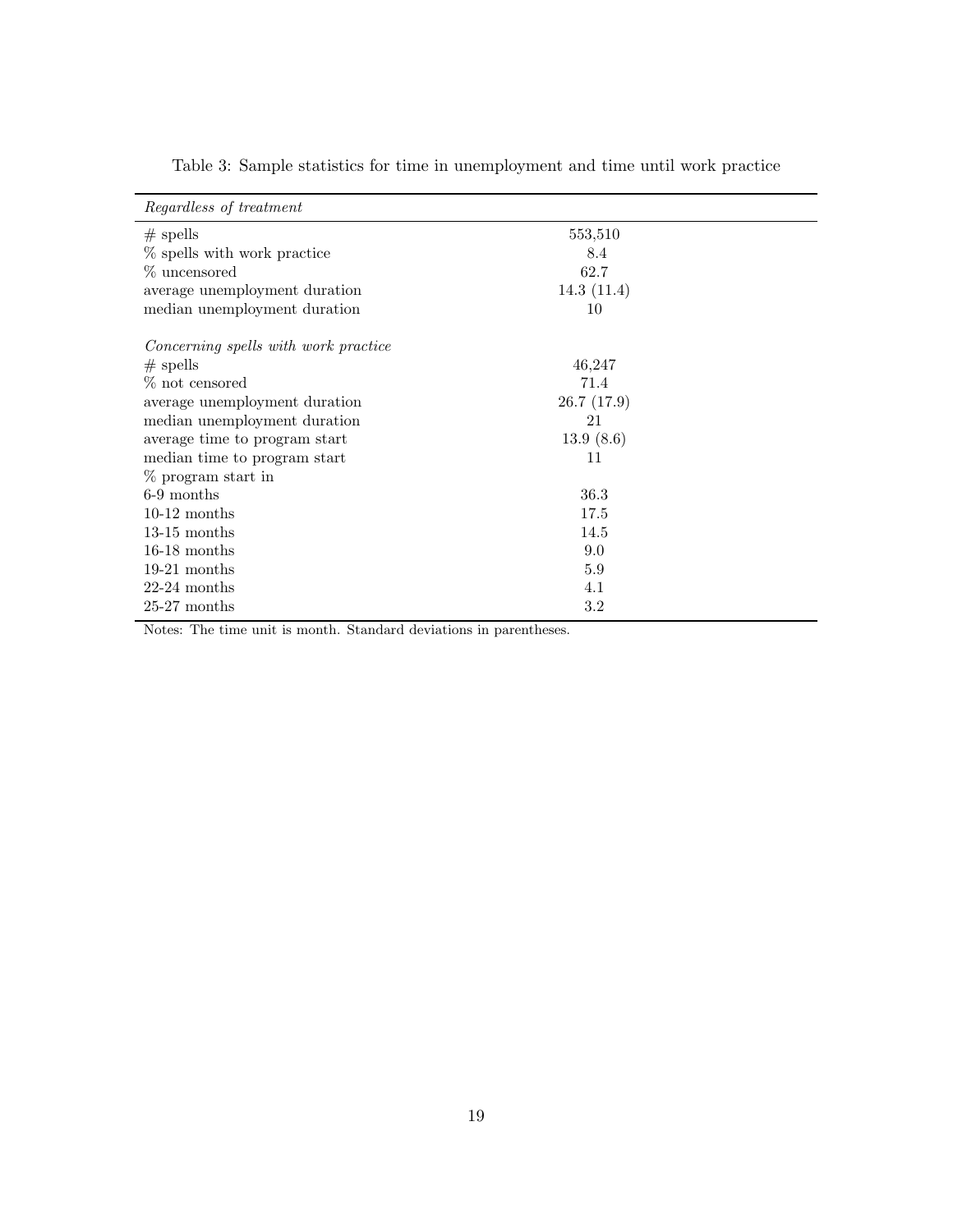| Variable                       | No work practice  | Work practice    |
|--------------------------------|-------------------|------------------|
| Female $(\%)$                  | 51.1              | 49.6             |
| Age                            | 37.2(8.2)         | 38.1(8.4)        |
| Foreign born $(\%)$            | 30.9              | 33.1()           |
| Married $(\%)$                 | 38.7              | 39.7()           |
| Children in household $(\%)$   | 49.2              | 49.5()           |
| Eligible for UI $(\%)$         | 82.5              | 89.0()           |
| High School education $(\%)$   | 44.5              | 46.6             |
| University education $(\%)$    | 32.2              | 29.7             |
| Stockholm MSA $(\%)$           | 19.6              | 10.3             |
| Goteborg MSA $(\%)$            | 18.3              | 12.8             |
| Skåne $(\%)$                   | 14.5              | 14.4             |
| North $(\%)$                   | 13.9              | 20.8             |
| South $(\%)$                   | 11.1              | 13.5             |
| Previous unemployment          | 326 (390)         | 416(452)         |
| Labor income year -1           | 112,900 (131,000) | 101,300(110,500) |
| Labor income year -2           | 107,500 (129,800) | 95,800 (107,600) |
| Social benefits year -1 $(\%)$ | 15.4              | 15.8             |
| Social benefits year -2 $(\%)$ | 15.9              | 16.7             |
| UI benefits year -1 $(\%)$     | 30.5              | 36.2             |
| UI benefits year $-2$ (%)      | 31.2              | 37.0             |

Table 4: Sample statistics treated and non-treated in our sample

Note: Previous unemployment is in days of unemployment during 5 years before the start of the unemployment spell. Labor income is in SEK. Standard deviations in parentheses.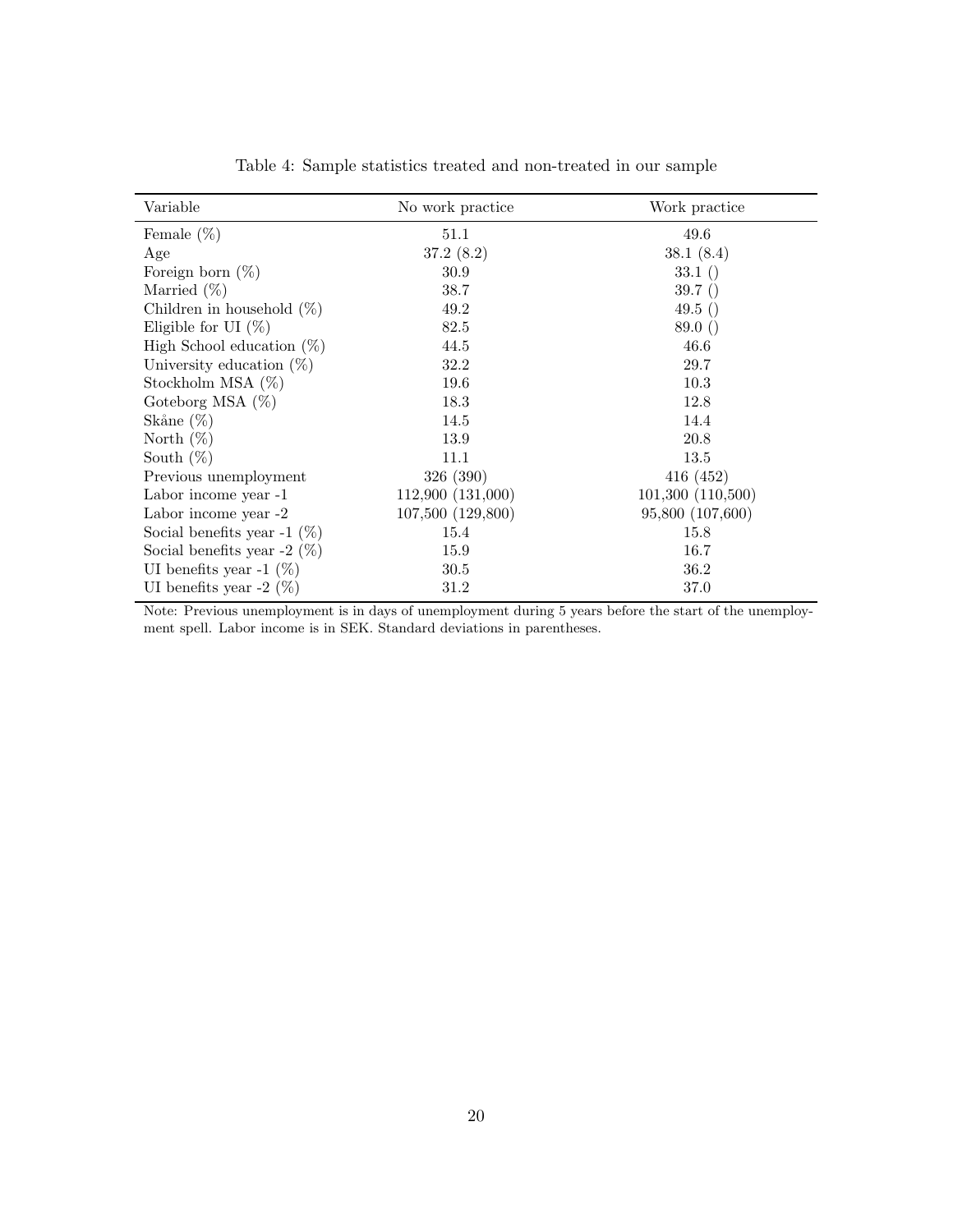## **Appendix: Proofs**

In this appendix the population with  $\overline{D}_{t-1} = \overline{d}_{t-1}, \overline{Y}_{t-1}^{d_{t-1}} = 0$  will be denoted  $W_t$ .

### **Properties of (5)**

First, consider the first part of the estimator when  $k = t'$ . Since  $w_{t',t'}^{d_{t'}}(\bar{d}_{t'}) = 1$  and using the observational rule in (1) we, trivially, have

$$
\mathbb{E}\left[w_{t',t'}^{\overline{d}_{t'}}(\overline{d}_{t'})Y_{t',i}\mathbf{1}(\overline{D}_{t',i}=\overline{d}_{t'})|X,W_{t'-1}\right] = \Pr\left(\overline{Y}_{t'}^{\overline{d}_{t'}}=1,\overline{D}_{t'}=\overline{d}_{t'}|X,W_{t'-1}\right),\tag{A.1}
$$

and

$$
\mathbb{E}\left[w_{t',t'}^{\overline{d}_{t'}}(\overline{d}_{t'})\mathbf{1}(\overline{D}_{t',i}=\overline{d}_{t'})|X,W_{t'-1}\right] = \Pr\left(\overline{D}_{t'}=\overline{d}_{t'}|X,W_{t'-1}\right). \tag{A.2}
$$

Second, consider the second part of the estimator when  $k = t'$ . If assumption 1 holds, using (1) and since  $\bar{d}_{t'-1} = \bar{d}_{t'-1}^*$ 

$$
\mathbb{E}\left[w_{t',t'}^{\overline{d}_{t'}}(\overline{d}_{t'})Y_{t',i}\mathbf{1}(\overline{D}_{t',i}=\overline{d}_{t'}^*)|X,W_{t'-1}\right] = \mathbb{E}\left[\frac{p_{d_{t'}}(X,\overline{d}_{t'-1})Y_{t'}^{\overline{d}_{t'}}\mathbf{1}(\overline{D}_{t'}=\overline{d}_{t'}^*)}{p_{d_{t'}^*}(X,\overline{d}_{t'-1}^*)}\big|X,W_{t'-1}\right] = (A.3)
$$
\n
$$
\mathbb{E}\left[\overline{Y}_{t'}^{\overline{d}_{t'}}|X,\overline{D}_{t'}=\overline{d}_{t'}^*,\overline{Y}_{t'-1}^{\overline{d}_{t'-1}^*}=\mathbf{0}\right]\frac{p_{d_{t'}}(X,\overline{d}_{t'-1})p_{d_{t'}^*}(X,\overline{d}_{t'-1}^*)}{p_{d_{t'}^*}(X,\overline{d}_{t'-1}^*)} = \mathbb{E}\left[\overline{Y}_{t'}^{\overline{d}_{t'}^*}|X,\overline{D}_{t'}=\overline{d}_{t'}^*,\overline{Y}_{t'-1}^{\overline{d}_{t'-1}^*}=\mathbf{0}\right]p_{d_{t'}}(X,\overline{d}_{t'-1}).
$$

Using UC at *t'* and that  $\overline{d}_{t'-1} = \overline{d}_{t'-1}^*$ 

$$
\mathbb{E}\left[\overline{Y}_{t'}^{\overline{d}_{t'}}|X,\overline{D}_{t'}=\overline{d}_{t'},\overline{Y}_{t'-1}^{\overline{d}_{t'-1}}=0\right]p_{d_{t'}}(X,\overline{d}_{t'-1})=\Pr\left(\overline{Y}_{t'}^{\overline{d}_{t'}}=1,\overline{D}_{t'}=\overline{d}_{t'}|X,W_{t'-1}\right).
$$
 (A.4)

Using similar reasoning as above

$$
\mathbb{E}\left[w_{t',t'}^{\overline{d}_{t'}}(\overline{d}_{t'})\mathbf{1}(\overline{D}_{t',i}=\overline{d}_{t'}^*)X,W_{t'-1}\right] = \Pr\left(\overline{D}_{t'}=\overline{d}_{t'}|X,W_{t'-1}\right). \tag{A.5}
$$

Third, consider the first part of the estimator when  $k = t' + 1$ . If assumption 1 holds and using (1)

$$
\mathbb{E}\left[w_{t'+1,t'}^{\overline{d}_{t'+1}}(\overline{d}_{t'})Y_{t'+1,i}\mathbf{1}\left(\overline{Y}_{t',i}=0\right)\mathbf{1}(\overline{D}_{t'+1,i}=\overline{d}_{t'+1})|X,W_{t'-1}\right]=\begin{array}{l}\n\mathbb{E}\left[\frac{1}{p_{d_{t'+1}}(X,\overline{d}_{t'})}Y_{t'+1}^{\overline{d}_{t'+1}}\mathbf{1}(D_{t'+1}=d_{t'+1})\mathbf{1}(Y_{t'}^{\overline{d}_{t'}}=0)\mathbf{1}(D_{t'}=d_{t'})|X,W_{t'-1}\right]=\n\end{array}\right.
$$
\n
$$
\mathbb{E}\left[Y_{t'+1}^{\overline{d}_{t'+1}}|X,\overline{D}_{t'+1}=\overline{d}_{t'+1},\overline{Y}_{t'}^{\overline{d}_{t'}}=0\right]p_{d_{t'+1}}(X,\overline{d}_{t'})\Pr\left(\overline{Y}_{t'}^{\overline{d}_{t'}}=0|X,\overline{D}_{t'}=\overline{d}_{t'},\overline{Y}_{t'-1}^{\overline{d}_{t'-1}}=0\right)p_{d_{t'}}(X,\overline{d}_{t'-1})
$$
\n
$$
p_{d_{t'+1}}(X,\overline{d}_{t'})
$$
\n
$$
(A.6)
$$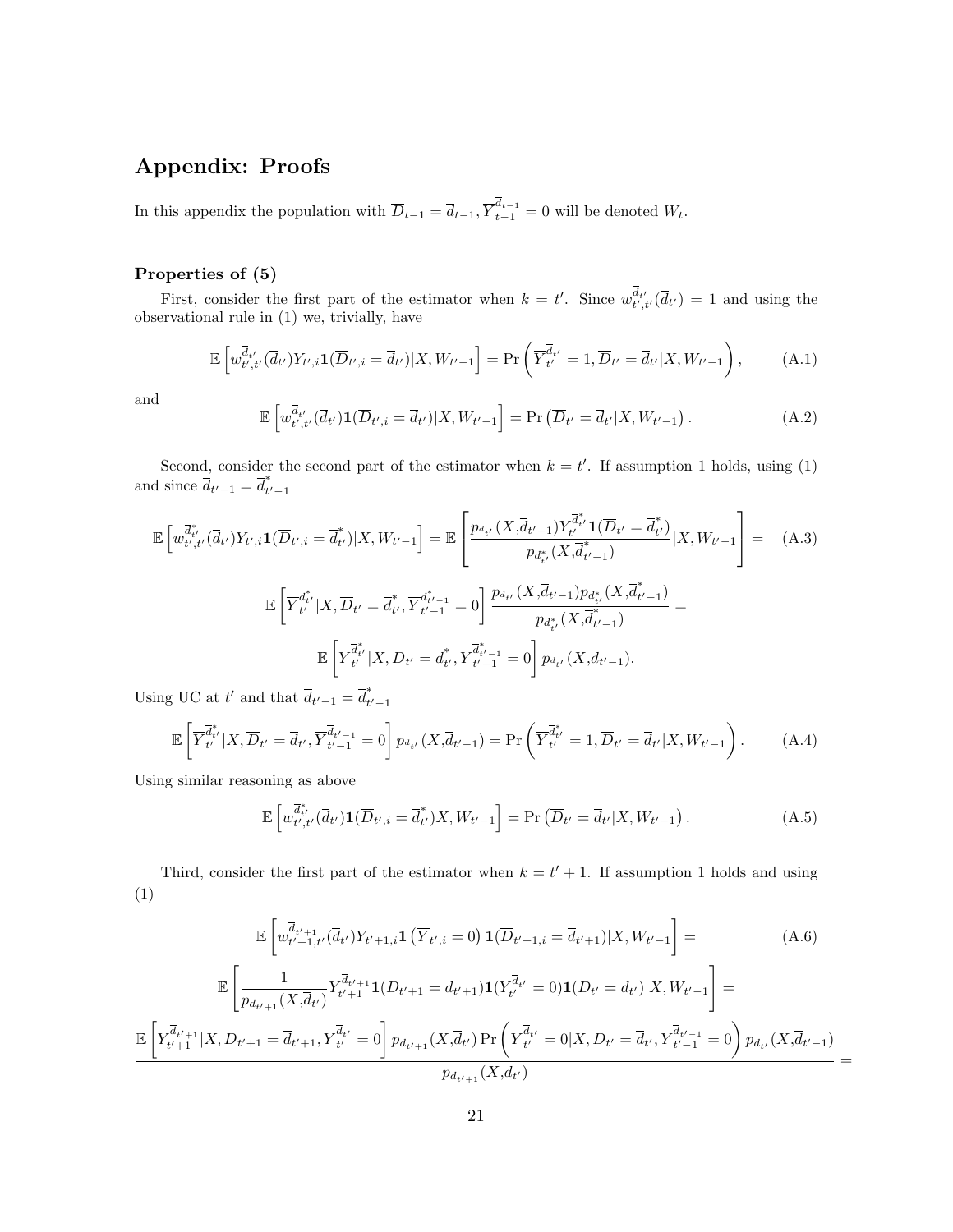$$
\mathbb{E}\left[Y_{t'+1}^{\overline{d}_{t'+1}}|X,\overline{D}_{t'+1}=\overline{d}_{t'+1},\overline{Y}_{t'}^{\overline{d}_{t'}}=0\right]\Pr\left(\overline{Y}_{t'}^{\overline{d}_{t'}}=0|X,\overline{D}_{t'}=\overline{d}_{t'},\overline{Y}_{t'-1}^{\overline{d}_{t'-1}}=0)p_{d_{t'}}(X,\overline{d}_{t'-1})\right)
$$

$$
=(\text{UC at }t'+1)=
$$

$$
\mathbb{E}\left[Y_{t'+1}^{\overline{d}_{t'+1}}|X,\overline{D}_{t'}=\overline{d}_{t'},\overline{Y}_{t'}^{\overline{d}_{t'}}=0\right]\Pr\left(\overline{Y}_{t'}^{\overline{d}_{t'}}=0|X,\overline{D}_{t'}=\overline{d}_{t'},\overline{Y}_{t'-1}^{\overline{d}_{t'-1}}=0\right)p_{d_{t'}}(X,\overline{d}_{t'-1})=
$$

$$
\Pr\left(Y_{t'+1}^{\overline{d}_{t'+1}}=1,\overline{Y}_{t'}^{\overline{d}_{t'}}=0,\overline{D}_{t'}=\overline{d}_{t'}|X,W_{t'-1}\right),
$$

and by similar reasoning

$$
\mathbb{E}\left[w_{t'+1,t'}^{\overline{d}_{t'+1}}(\overline{d}_{t'})\mathbf{1}(\overline{Y}_{t',i}=0)\mathbf{1}(\overline{D}_{t'+1,i}=\overline{d}_{t'+1})|X,W_{t'-1}\right]=\Pr\left(\overline{Y}_{t'}^{\overline{d}_{t'}}=0,\overline{D}_{t'}=\overline{d}_{t'}|X,W_{t'-1}\right).
$$
\n(A.7)

Fourth, consider the second part of the estimator when for  $k = t' + 1$ . If assumption 1 holds, using (1) and since  $\bar{d}_{t'-1} = \bar{d}_{t'-1}^*$ 

$$
\mathbb{E}\left[w_{t'+1,t'}^{\overline{d}_{k}^{*}}(\overline{d}_{t'})Y_{t'+1,i}\mathbf{1}(\overline{Y}_{t',i}=0)\mathbf{1}(\overline{D}_{t'+1,i}=\overline{d}_{t'+1}^{*})|X,W_{t'-1}\right]=\begin{cases} \begin{aligned} &\mathbb{E}\left[\frac{p_{d_{t'}}(X,\overline{d}_{t'-1})Y_{t'+1}^{\overline{d}_{t'+1}}\mathbf{1}(D_{t'+1}=d_{t+1}^{*})\mathbf{1}(Y_{t'}^{\overline{d}_{t'}}=0)\mathbf{1}(D_{t'}=d_{t'}^{*})|X,W_{t'-1}\right] &=\\ &\frac{p_{d_{t'}}(X,\overline{d}_{t'-1})Y_{t'+1}^{\overline{d}_{t'+1}}\mathbf{1}(D_{t'+1}=d_{t'+1}^{*})p_{d_{t'+1}}(X,\overline{d}_{t'}^{*})}{p_{d_{t'}^{*}}(X,\overline{d}_{t'-1}^{*})p_{d_{t'+1}}(X,\overline{d}_{t'}^{*})}\end{aligned}\end{cases}
$$
\n
$$
\frac{p_{d_{t'}}(X,\overline{d}_{t'-1})\mathbb{E}\left[Y_{t'+1}^{\overline{d}_{t'+1}^{*}}\mathbf{1}(D_{t'+1}=d_{t'+1}^{*})|X,\overline{D}_{t'+1}=\overline{d}_{t'+1}^{*},\overline{Y}_{t'}^{\overline{d}_{t'}^{*}}=0\right]\Pr\left(\overline{Y}_{t'}^{\overline{d}_{t'}^{*}}=0|X,\overline{D}_{t'}=\overline{d}_{t'}^{*},\overline{Y}_{t'-1}^{\overline{d}_{t'-1}^{*}}=0\right)}{p_{d_{t'+1}^{*}}(X,\overline{d}_{t'})} &= \end{cases}
$$

= outcomes in period 
$$
t' =
$$
  
\n
$$
\mathbb{E}\left[Y_{t'+1}^{\overline{d}_{t'+1}^*}|X,\overline{D}_{t'+1} = \overline{d}_{t'+1}^*\overline{Y}_{t'}^{\overline{d}_{t'}} = 0\right] \Pr\left(\overline{Y}_{t'}^{\overline{d}_{t'}} = 0|X,\overline{D}_{t'} = \overline{d}_{t'}^*, \overline{Y}_{t'-1}^{\overline{d}_{t'-1}^*} = 0\right) p_{d_{t'}}(X,\overline{d}_{t'-1})
$$
\n
$$
= (\text{UC at } t' + 1) =
$$
\n
$$
\mathbb{E}\left[Y_{t'+1}^{\overline{d}_{t'+1}^*}|X,\overline{D}_{t'} = \overline{d}_{t'}^*, \overline{Y}_{t'}^{\overline{d}_{t'}} = 0\right] \Pr\left(\overline{Y}_{t'}^{\overline{d}_{t'}^*} = 0|X,\overline{D}_{t'} = \overline{d}_{t'}^*, \overline{Y}_{t'-1}^{\overline{d}_{t'-1}^*} = 0\right) p_{d_{t'}}(X,\overline{d}_{t'-1})
$$
\n
$$
= (\text{UC at } t') =
$$
\n
$$
\mathbb{E}\left[Y_{t'+1}^{\overline{d}_{t'+1}^*}|X,\overline{D}_{t'} = \overline{d}_{t'}, \overline{Y}_{t'}^{\overline{d}_{t'}} = 0\right] \Pr\left(\overline{Y}_{t'}^{\overline{d}_{t'}^*} = 0|X,\overline{D}_{t'} = \overline{d}_{t'}, \overline{Y}_{t'-1}^{\overline{d}_{t'-1}^*} = 0\right) p_{d_{t'}}(X,\overline{d}_{t'-1})
$$
\n
$$
\Pr\left(Y_{t'+1}^{\overline{d}_{t'+1}^*} = 1, \overline{Y}_{t'}^{\overline{d}_{t'}^*} = 0, \overline{D}_{t'} = \overline{d}_{t'}|X,W_{t'-1}\right),
$$

and by similiar reasoning

$$
\mathbb{E}\left[w_{t'+1,t'}^{\overline{d}_{k}^{*}}(\overline{d}_{t'})\mathbf{1}(\overline{Y}_{t',i}=0)\mathbf{1}(\overline{D}_{t'+1,i}=\overline{d}_{t'+1}^{*})|X,W_{t'-1}\right]=\Pr\left(\overline{Y}_{t'}^{\overline{d}_{t'}}=0,\overline{D}_{t'}=\overline{d}_{t'}|X,W_{t'-1}\right).
$$
 (A.9)